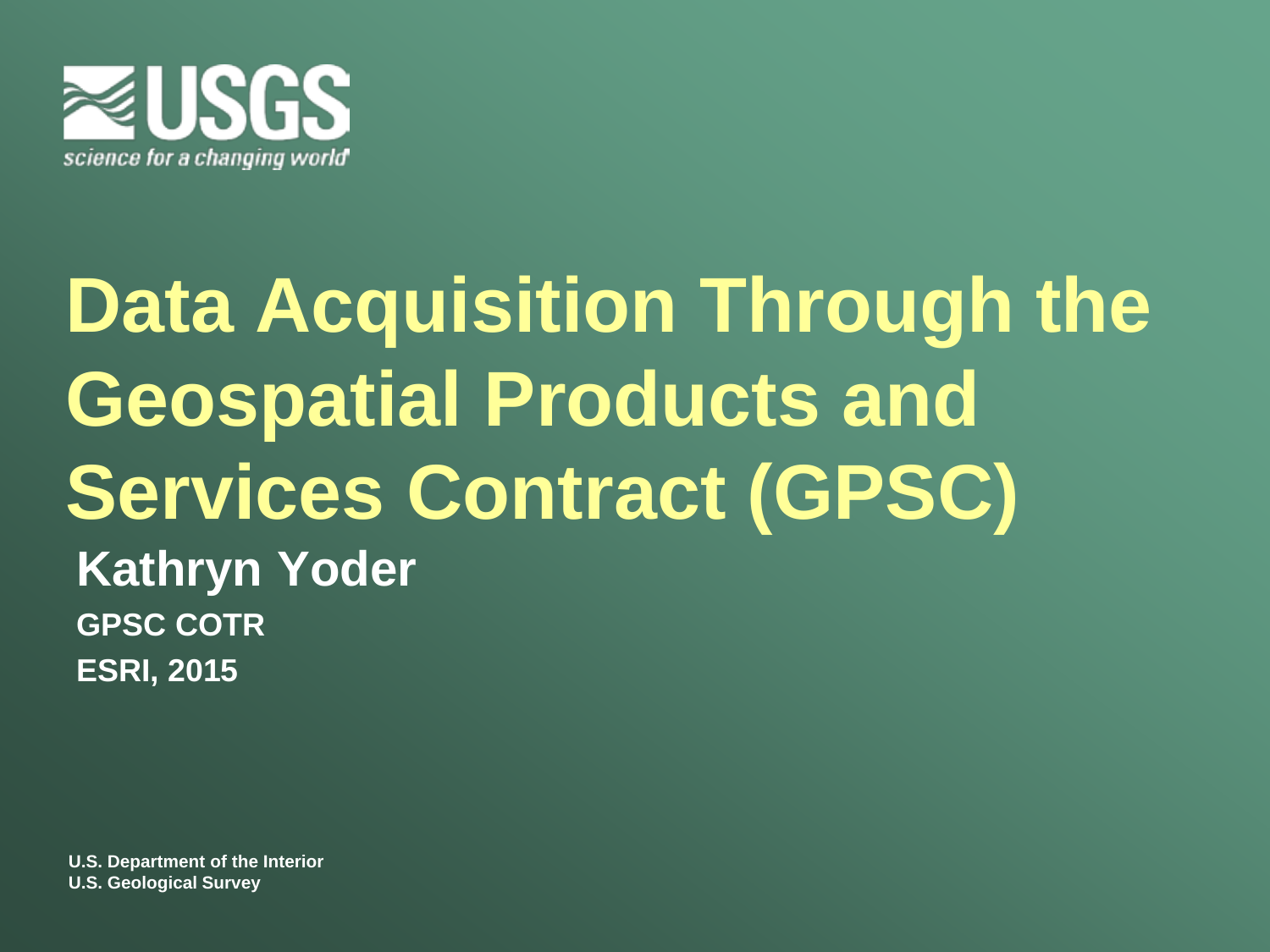### **Overview**

§ **Background Info** § **Acquisition Types** § **Planning/IGCE** § **Acquisition** § **Products/Results** § **Public Distribution**



http://www.geog.ucsb.edu/~jeff/115a/history/pigeonremotesensing.html

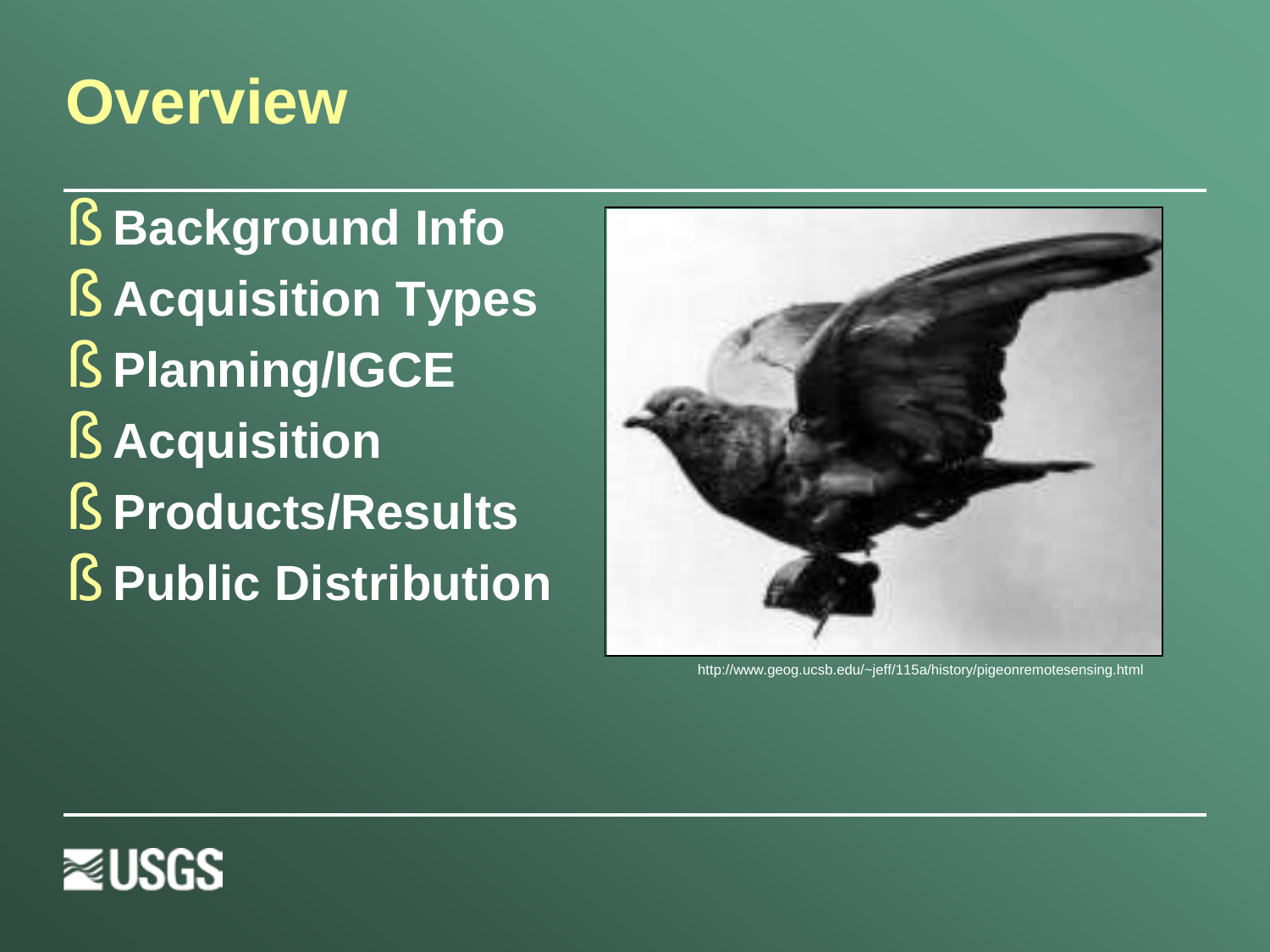## **About GPSC**

§ **Commercial Partnerships Team (NGTOC-CPT)** § **GPSC 2/3** § **A & E IDIQ Contract** § **Pool of contractors** 



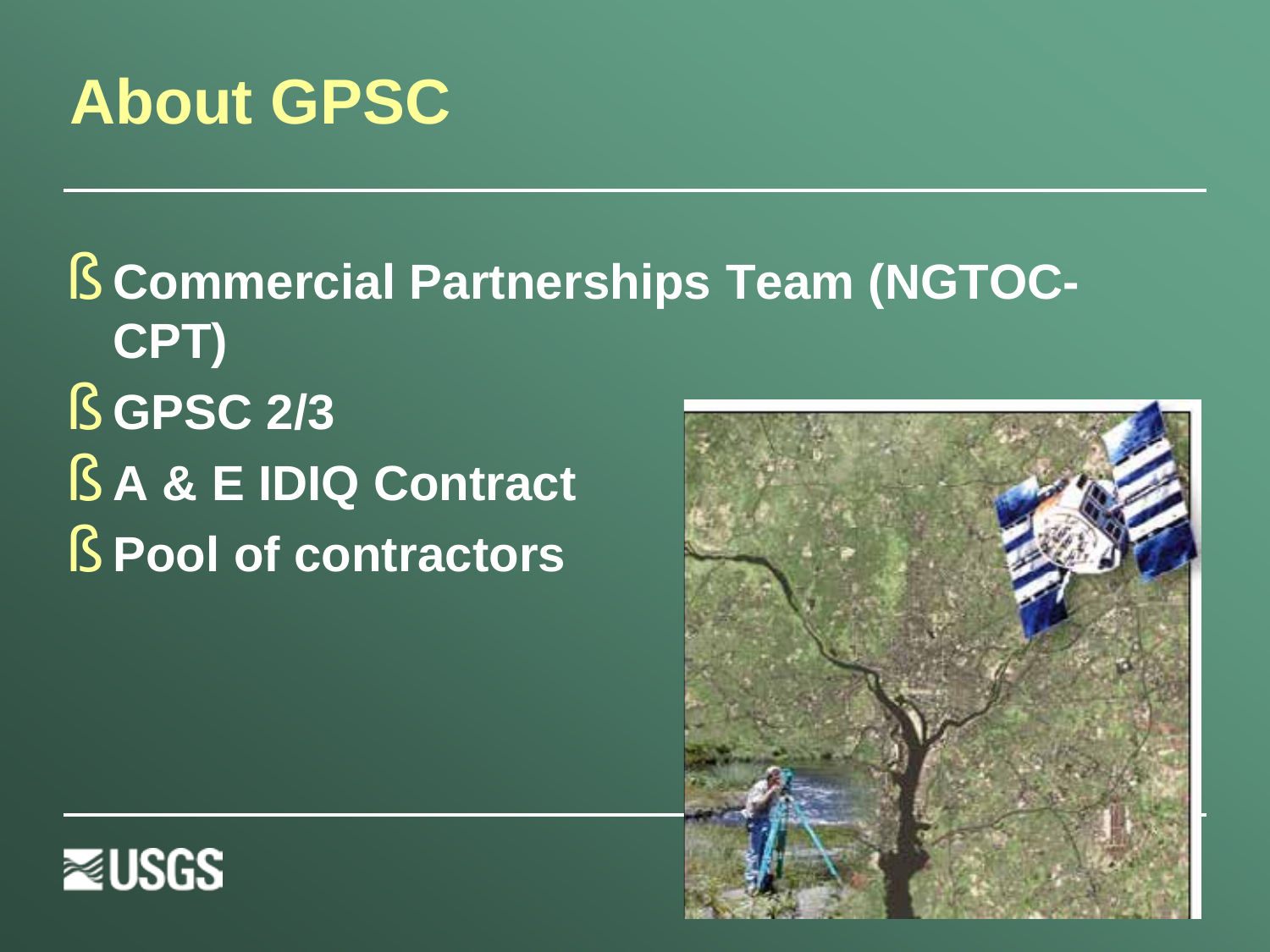# **Project Types**

§ **Remote Sensing and GIS** § **Lidar** § **Ifsar** § **Bathymetry/Topobathy** § **Studies** § **Land Classification/Land Use/Change Detection** § **NHD**  § **Orthoimagery** § **3rd Party QA**



Image Courtesy of Quantum Spatial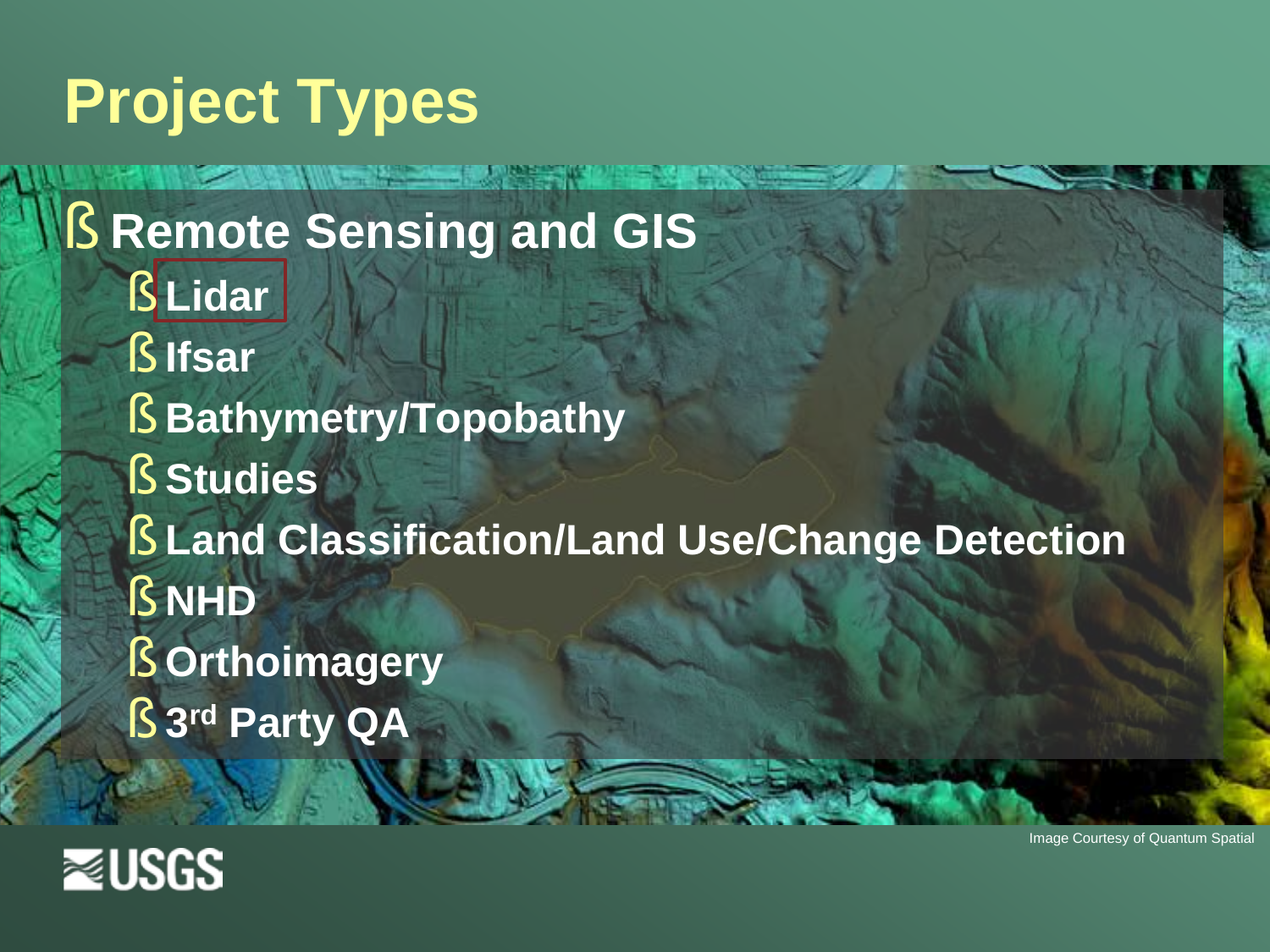#### **Sensors**





### with Single Beam Echo **Sounder**





Images Courtesy of Woolpert

**N625**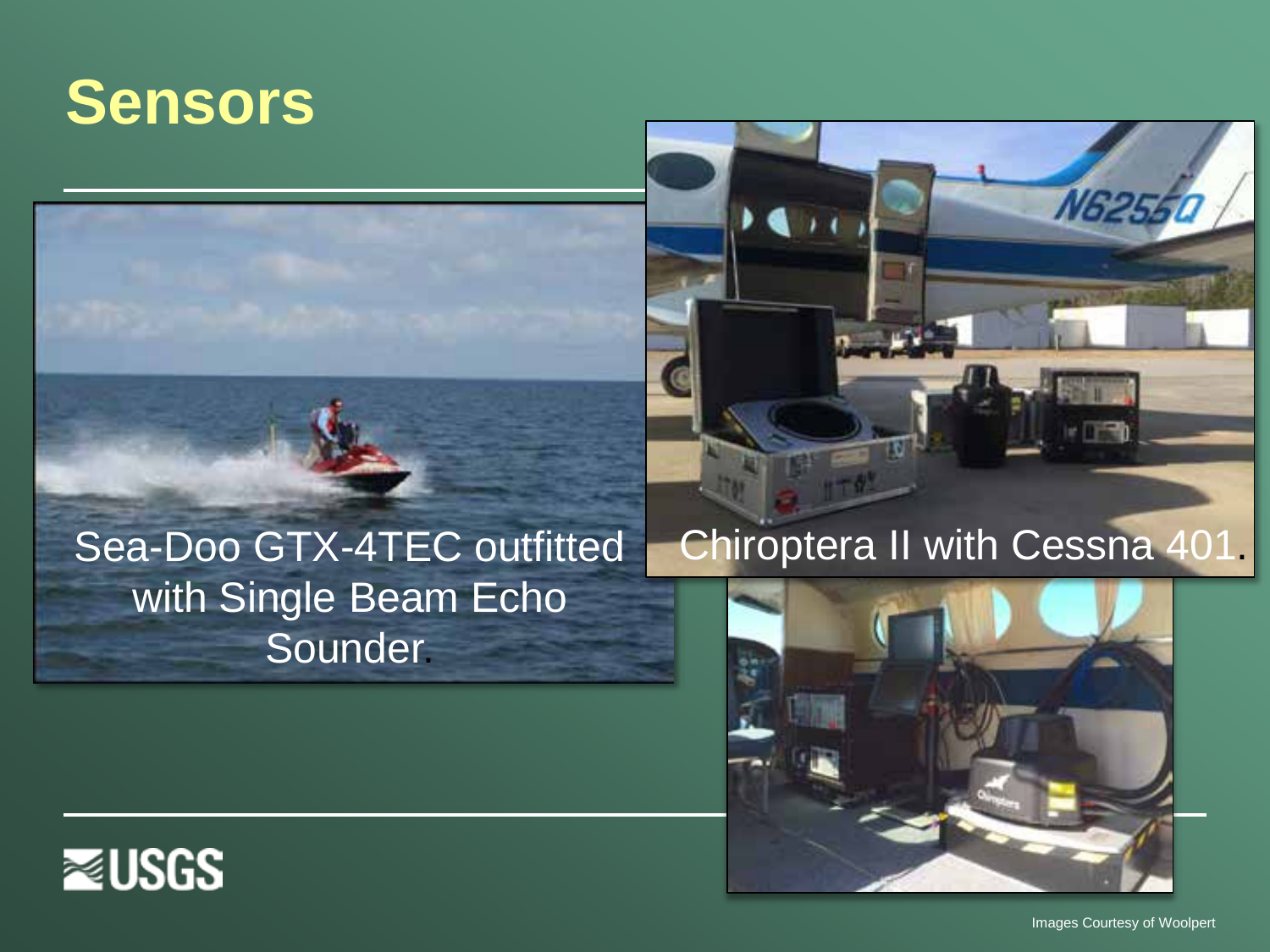# **3D Elevation Program (3DEP)**

- § **Based on the National Enhanced Elevation Assessment (NEEA)**
- § **Collection of high quality lidar (ifsar in Alaska)**
	- § **Minimum of QL 2 for contiguous US**
- § **Complete coverage of US and territories over an 8 year cycle**



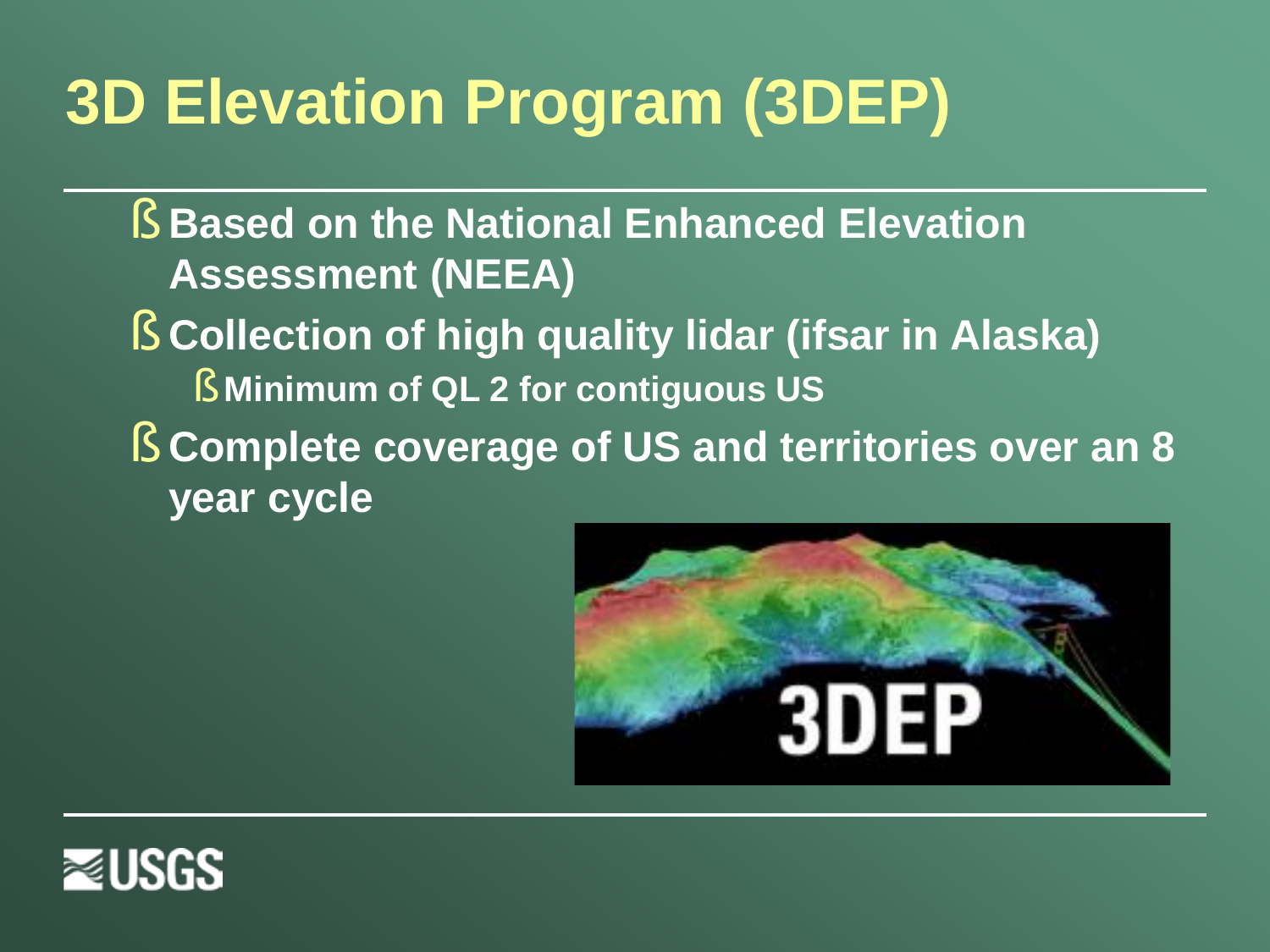## **Lidar Base Specification v 1.2**

§ **All 3DEP projects must adhere to the spec** § **All task orders we write reference the spec** § **Spec covers a variety of requirements** § **Definitions of QL** § **Classification Scheme** § **Vertical Accuracy** § **MUCH MUCH MORE!**  § **New Version in 2015, and expecting next version in 2016**



http://pubs.usgs.gov/tm/11b4/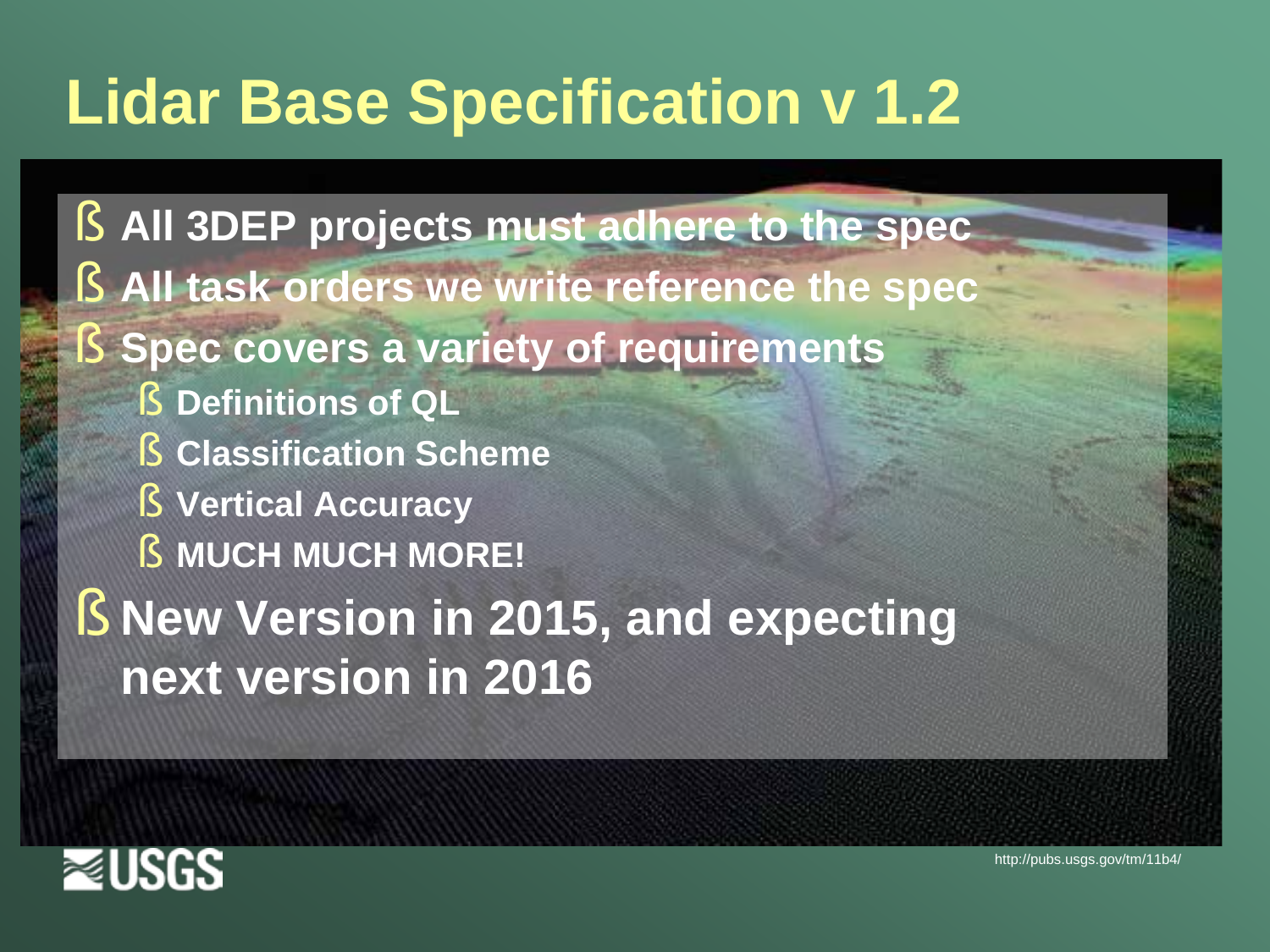## **Geospatial Liaisons/Agreements Office**

- § **Assist funding partners in collaboration.**
- § **IAA – Interagency Agreement**
- § **Write the Joint Funding Agreement.**
- § **Special Considerations? Sensitive information? Data Restrictions?**
- § **QA**



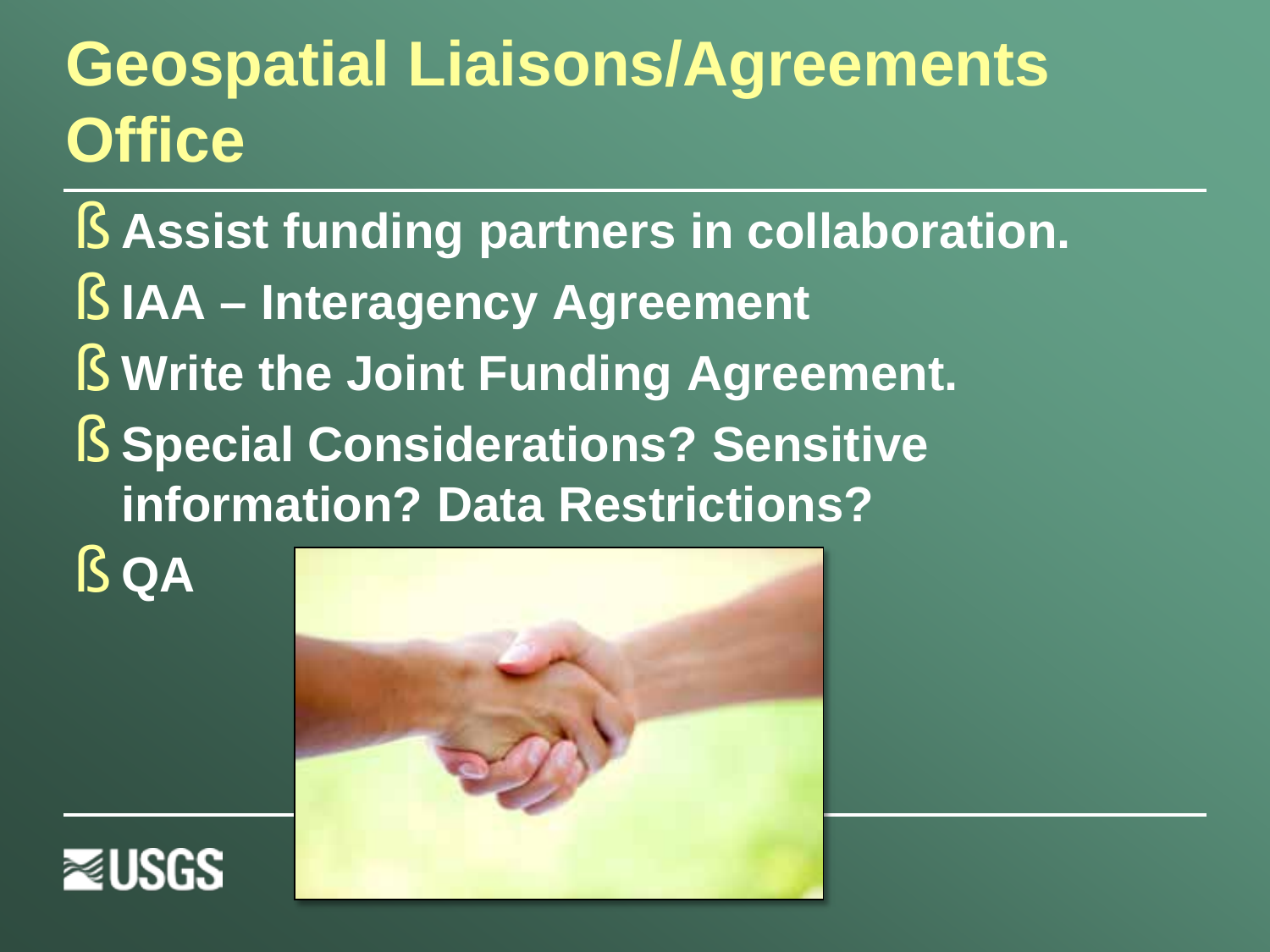#### **Task Order Process**

**Statement of Work** and Planning **Document** Basis of Agreements, IGCE and Task Order

Independent Government Cost Estimate (IGCE) Based on information in SOW

Reimbursable Agreement Obligates funds from customer to USGS

> DI-1 Obligates USGS Funds to **Contractor**

Task Order States Specifications and Deliverables for Contractor

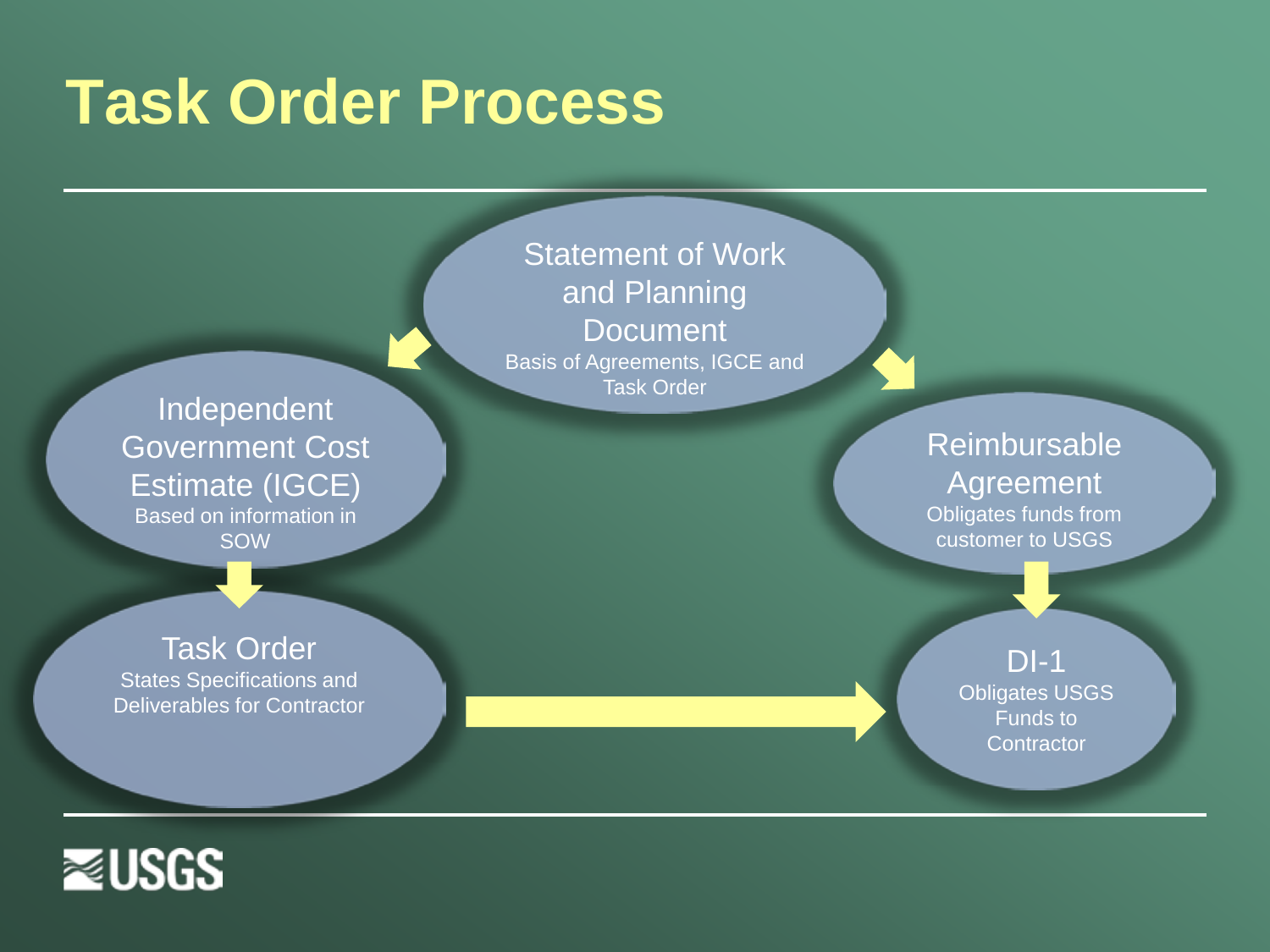### **Who are our customers?**

#### § **USGS**

§ **Other Federal Agencies** § **Forest Service** § **NRCS** § **Park Service** § **Tribes**

§ **States or Counties**

§ **Ultimately…. General Public**







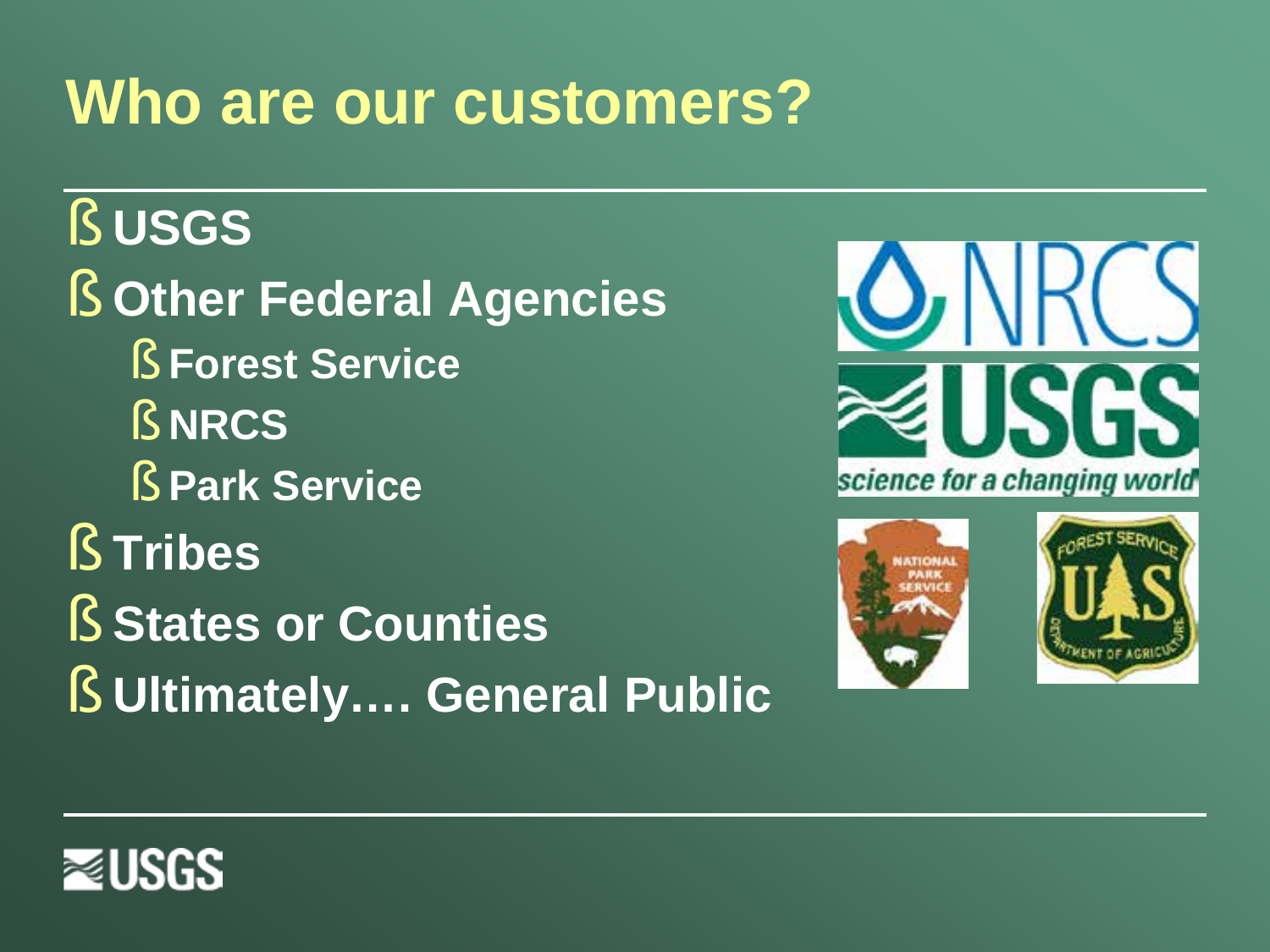### **Planning Phase**

§ **Gather Requirements Quality Level, Spatial Reference, Deliverables, Tile size, Ground Conditions (snow free/leaf off/normal water) Hydro Treatments Flattening/Enforcement**



http://nationalmap.gov/ortho.html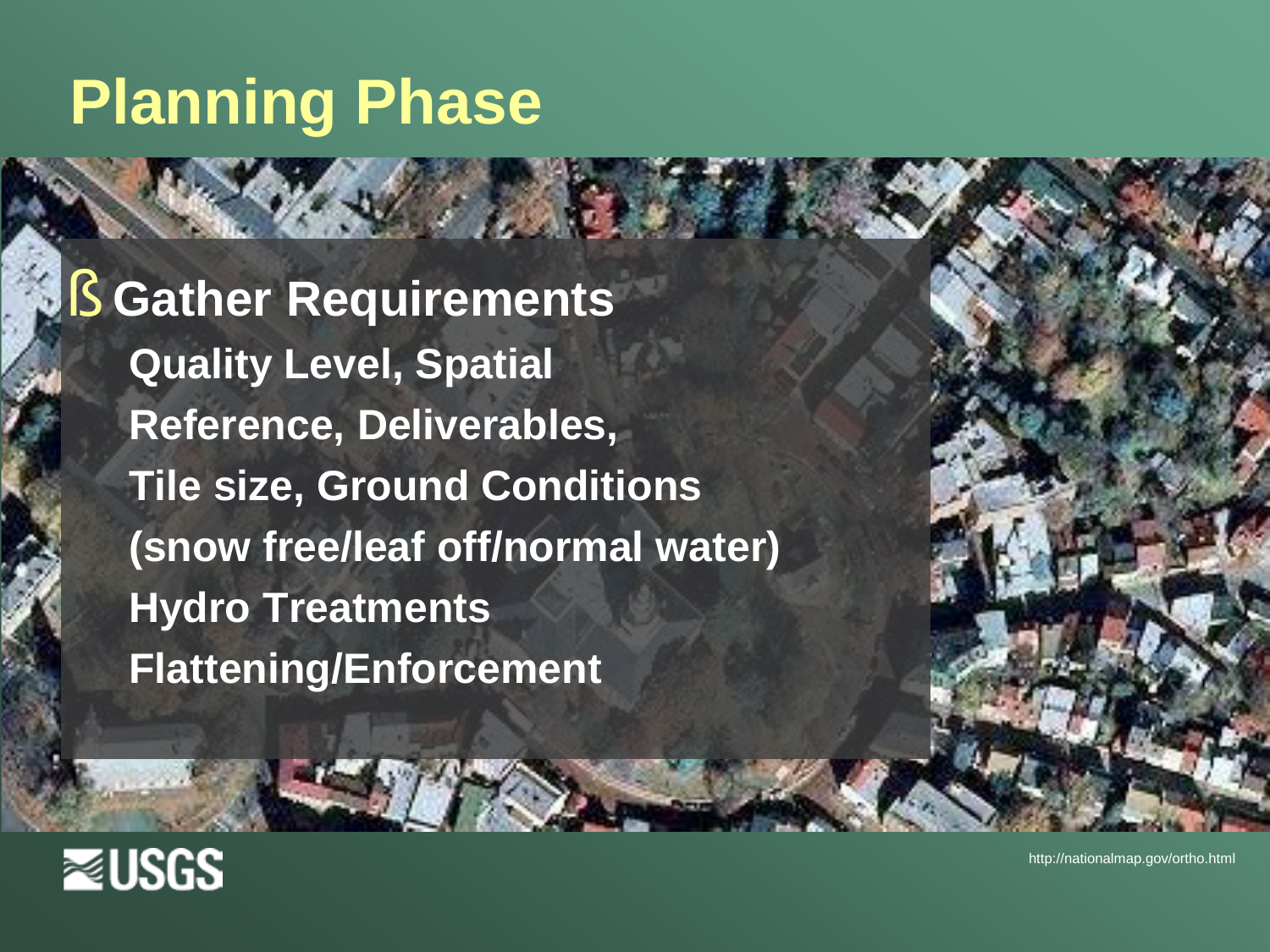# **Independent Government Cost Estimate (IGCE)**

#### § **Variables**

- § **Terrain, Quality Level, Specialized Products**
- § **Surface Models**
- § **Hydro Treatments**
- § **Breaklines/Contours**
- § **Building Footprints**
- § **Feature Extraction**

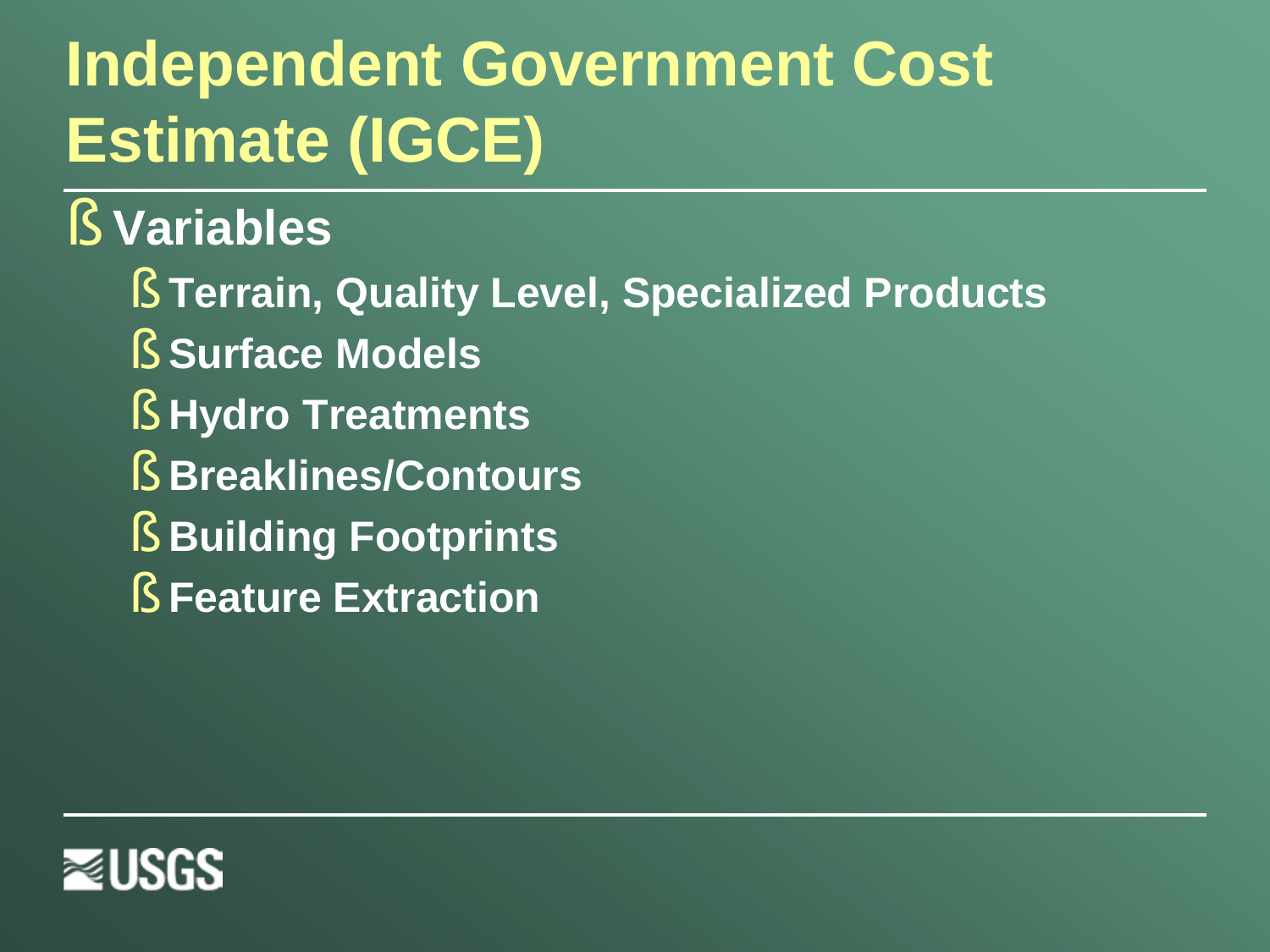# **Flight Planning**

| Computer Apparent Satings   Image Sense   Hambure Cenfigurator<br>Outset<br><b>Application</b><br>CODED DANA LA MARTIN HANNA A GOOGOOGOOF<br>Fort Donety / N.FOV. Optimization for Point Density with food FDV.<br>$\left( \frac{1}{2} \right)$<br>Parsmaters<br>Elektriston<br>Computed<br>Feli o'Ver, 251<br>12 degrees<br>ALS/6 DIFF/78<br>Sansor ID<br>$2e$ Mac $3$<br>Flaterance Haight Mar. D<br>(F) m<br>Temper and Ancoralt<br>記事<br>Flying Forght alleve min. Elevation (AGC): [TILIT<br>Feliverica Height<br>10 km<br>Aniret Speed over Ground, 100<br>Flynp Heart AOL<br>1054<br>1024./3001<br><b>Mitsube MATE</b><br>Wesman Klung Height AGC 1777<br>in an<br>Faconmanded Ground Speed KrSI-<br>100<br>Necesum Jathulie GMSC (ROT)<br>21 m<br>Scower<br>□ Silboard when main Schulary XC 百世<br>旧典<br>土耳斯<br>$-111$ eli<br>Field if View PCVI.<br>35.0<br>15-1 Mi<br><b>TT Afric VPIA</b><br>Film tive Fulse Rate: 202021<br>To Auto Adjust<br>56.6<br>Maximum Scan Rate<br>Scan Rate Setting used (SR)<br>45.2<br>Scal Rate: KST<br>$-$ Hz<br>Sun Faten: Diarge<br>Losse<br>201202<br>U. Asia Adventur. Square Specing-<br>Maxmum Laser Pulse Rate<br>Automobilizing Track Fields 11 III 11<br>æ.<br>Lisser Fulse Foor Lead<br>385000<br>Max-Nong Track Spacing: 1399<br>Max Aprove Track Spacing 1978. 101 m<br>350 m<br>Multi Pulse in Ar Mude<br>Disabled<br>$-130$<br>Di pain'2<br>Aroult Speed Sanathrhy<br>8.33<br>Desert average print density<br>$2 - 16$<br>Guard speed Art (SCAn / Milcok<br>Conversional 43.0 Hz<br><b>ANIMAL AMS</b><br>2051 WM<br>Fulne reter<br>Silver right<br><br>Maximum 16.6 Hz<br>Laser power 121%<br>Full seath width CALm I CALms<br><b><i><u>Mastrum serge gela</u></i></b><br>×<br><b>NPVL</b><br>Average point dorpsty 109 plaint 2<br>Go was taken shaped<br>fuels pore descript 7.2 grain 2<br>Fyester International A<br>Fitzung Insight AGIL<br>Field of View<br>33<br>Van pontaganny slong tack 0.52m<br>WW Trangle<br>Doen padere<br>Teoretic Feight<br>has paintapiding 0.53 el acetas track<br><b>National renge gent</b><br>Oain petings<br>Average point againing S.Am.F. 12/1<br>T5<br>. .<br><b>Sala Jawa</b><br><b>Cold</b><br>Data View - Flight Plan - [QL1]<br>Plan-FrameDigital_mks-s<br>Plannings and Flights<br>۰<br>List of AOIs:<br>Name<br>AOI Area [<br># Active Li<br># Inactive<br># Active Ev.,. # Inactive<br>Line Directi<br>Inactive Li<br>Active Line<br>Min Heigh<br>Type<br>ACA<br>26.2<br>27<br>o<br>54<br>0<br>178.6<br>0.00<br>1169<br>1753<br>208.67<br>o<br>22<br>0<br>178.6<br>1823 | <b>Milled Famous</b>                  |                                                                                 |      |      |       |  | G Amultan 70 |    |      |     |            |  |
|-------------------------------------------------------------------------------------------------------------------------------------------------------------------------------------------------------------------------------------------------------------------------------------------------------------------------------------------------------------------------------------------------------------------------------------------------------------------------------------------------------------------------------------------------------------------------------------------------------------------------------------------------------------------------------------------------------------------------------------------------------------------------------------------------------------------------------------------------------------------------------------------------------------------------------------------------------------------------------------------------------------------------------------------------------------------------------------------------------------------------------------------------------------------------------------------------------------------------------------------------------------------------------------------------------------------------------------------------------------------------------------------------------------------------------------------------------------------------------------------------------------------------------------------------------------------------------------------------------------------------------------------------------------------------------------------------------------------------------------------------------------------------------------------------------------------------------------------------------------------------------------------------------------------------------------------------------------------------------------------------------------------------------------------------------------------------------------------------------------------------------------------------------------------------------------------------------------------------------------------------------------------------------------------------------------------------------------------------------------------------------------------------------------------------------------------------------------------------------------------------------------------------------------------------------------------------------|---------------------------------------|---------------------------------------------------------------------------------|------|------|-------|--|--------------|----|------|-----|------------|--|
|                                                                                                                                                                                                                                                                                                                                                                                                                                                                                                                                                                                                                                                                                                                                                                                                                                                                                                                                                                                                                                                                                                                                                                                                                                                                                                                                                                                                                                                                                                                                                                                                                                                                                                                                                                                                                                                                                                                                                                                                                                                                                                                                                                                                                                                                                                                                                                                                                                                                                                                                                                               |                                       |                                                                                 |      |      |       |  |              |    |      |     |            |  |
|                                                                                                                                                                                                                                                                                                                                                                                                                                                                                                                                                                                                                                                                                                                                                                                                                                                                                                                                                                                                                                                                                                                                                                                                                                                                                                                                                                                                                                                                                                                                                                                                                                                                                                                                                                                                                                                                                                                                                                                                                                                                                                                                                                                                                                                                                                                                                                                                                                                                                                                                                                               | ٠                                     |                                                                                 |      |      |       |  |              |    |      |     |            |  |
|                                                                                                                                                                                                                                                                                                                                                                                                                                                                                                                                                                                                                                                                                                                                                                                                                                                                                                                                                                                                                                                                                                                                                                                                                                                                                                                                                                                                                                                                                                                                                                                                                                                                                                                                                                                                                                                                                                                                                                                                                                                                                                                                                                                                                                                                                                                                                                                                                                                                                                                                                                               | Itel                                  | Tarpet                                                                          |      |      |       |  |              |    |      |     |            |  |
|                                                                                                                                                                                                                                                                                                                                                                                                                                                                                                                                                                                                                                                                                                                                                                                                                                                                                                                                                                                                                                                                                                                                                                                                                                                                                                                                                                                                                                                                                                                                                                                                                                                                                                                                                                                                                                                                                                                                                                                                                                                                                                                                                                                                                                                                                                                                                                                                                                                                                                                                                                               | $\rightarrow$<br>$m$ ft.<br>ida       | YOC                                                                             |      |      |       |  |              |    |      |     |            |  |
|                                                                                                                                                                                                                                                                                                                                                                                                                                                                                                                                                                                                                                                                                                                                                                                                                                                                                                                                                                                                                                                                                                                                                                                                                                                                                                                                                                                                                                                                                                                                                                                                                                                                                                                                                                                                                                                                                                                                                                                                                                                                                                                                                                                                                                                                                                                                                                                                                                                                                                                                                                               | <b>Pagrams</b><br>敝<br>1b             | 78.3                                                                            |      |      |       |  |              |    |      |     |            |  |
|                                                                                                                                                                                                                                                                                                                                                                                                                                                                                                                                                                                                                                                                                                                                                                                                                                                                                                                                                                                                                                                                                                                                                                                                                                                                                                                                                                                                                                                                                                                                                                                                                                                                                                                                                                                                                                                                                                                                                                                                                                                                                                                                                                                                                                                                                                                                                                                                                                                                                                                                                                               | ₩<br><b>He</b><br>irts                | Dividind                                                                        |      |      |       |  |              |    |      |     |            |  |
|                                                                                                                                                                                                                                                                                                                                                                                                                                                                                                                                                                                                                                                                                                                                                                                                                                                                                                                                                                                                                                                                                                                                                                                                                                                                                                                                                                                                                                                                                                                                                                                                                                                                                                                                                                                                                                                                                                                                                                                                                                                                                                                                                                                                                                                                                                                                                                                                                                                                                                                                                                               | 1004 m 1041 x 117 m<br>$2214 +$<br>11 | 1024 mil. 2361.8<br>102 m E 100 h<br>$35m - 39344$<br><b>MINI- JMNY</b><br>In I |      |      |       |  |              |    |      |     |            |  |
|                                                                                                                                                                                                                                                                                                                                                                                                                                                                                                                                                                                                                                                                                                                                                                                                                                                                                                                                                                                                                                                                                                                                                                                                                                                                                                                                                                                                                                                                                                                                                                                                                                                                                                                                                                                                                                                                                                                                                                                                                                                                                                                                                                                                                                                                                                                                                                                                                                                                                                                                                                               | 188                                   | 1127 m 341214<br>84.7                                                           |      |      |       |  |              |    |      |     |            |  |
|                                                                                                                                                                                                                                                                                                                                                                                                                                                                                                                                                                                                                                                                                                                                                                                                                                                                                                                                                                                                                                                                                                                                                                                                                                                                                                                                                                                                                                                                                                                                                                                                                                                                                                                                                                                                                                                                                                                                                                                                                                                                                                                                                                                                                                                                                                                                                                                                                                                                                                                                                                               | ٠                                     |                                                                                 |      |      |       |  |              |    |      |     |            |  |
|                                                                                                                                                                                                                                                                                                                                                                                                                                                                                                                                                                                                                                                                                                                                                                                                                                                                                                                                                                                                                                                                                                                                                                                                                                                                                                                                                                                                                                                                                                                                                                                                                                                                                                                                                                                                                                                                                                                                                                                                                                                                                                                                                                                                                                                                                                                                                                                                                                                                                                                                                                               | Mire                                  | Max Heigh                                                                       |      |      |       |  |              |    |      |     |            |  |
|                                                                                                                                                                                                                                                                                                                                                                                                                                                                                                                                                                                                                                                                                                                                                                                                                                                                                                                                                                                                                                                                                                                                                                                                                                                                                                                                                                                                                                                                                                                                                                                                                                                                                                                                                                                                                                                                                                                                                                                                                                                                                                                                                                                                                                                                                                                                                                                                                                                                                                                                                                               |                                       |                                                                                 | 1264 | 0.00 | 85.01 |  | ä            | 11 | 10.1 | AOI | $^{\circ}$ |  |

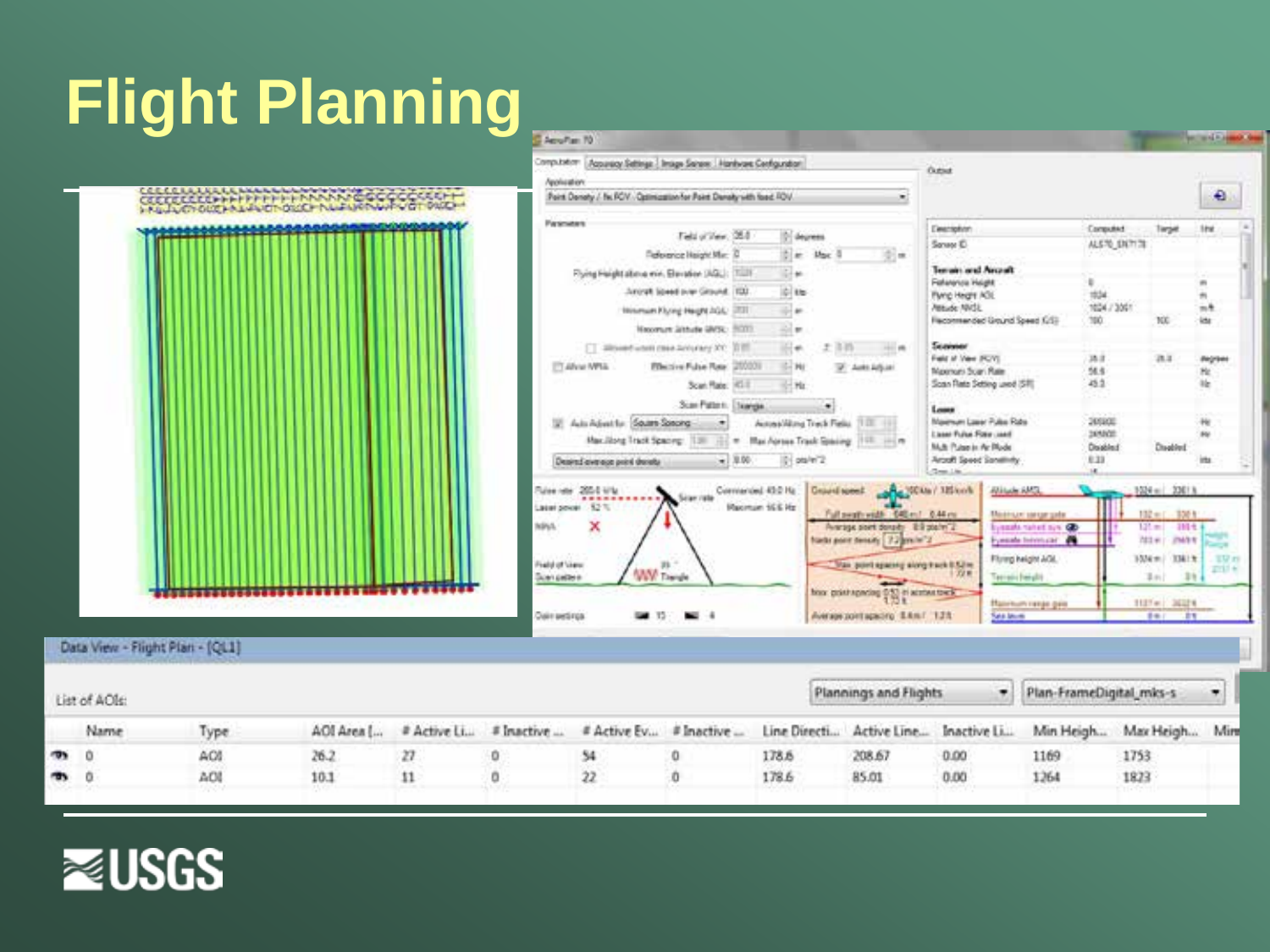## **Task Order**

- § **Identify a contractor**
- § **Include all required deliverables**
- § **Include specifications** 
	- § **USGS Base Spec/ ASPRS Standards**
- § **Project AOI**
- § **Customer approval**



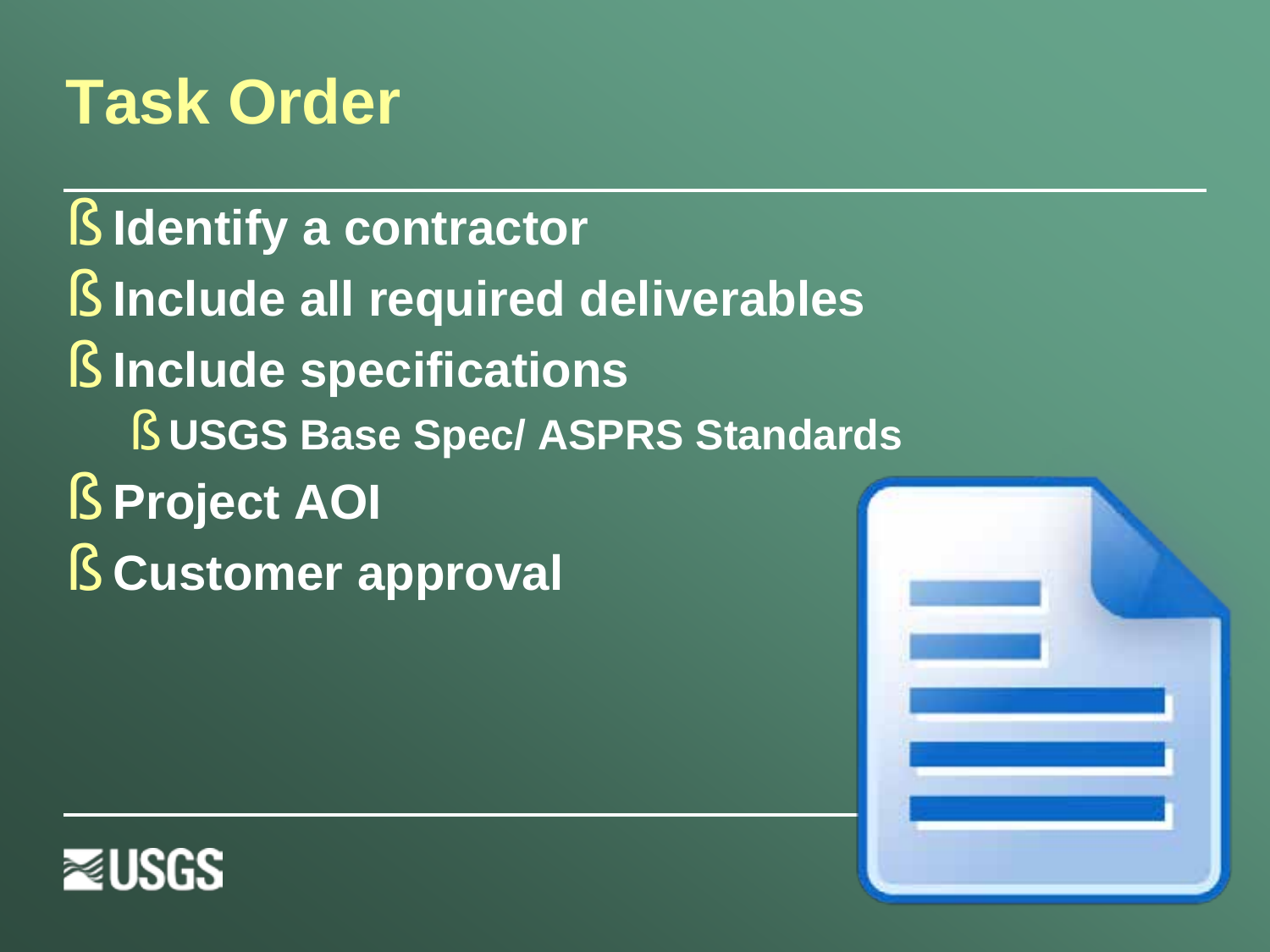## **Negotiations and Award**

§ **Contractor submits a technical and cost proposal** § **Negotiate LOE and schedule**  § **CO - Task Order Award/Notice to Proceed** 



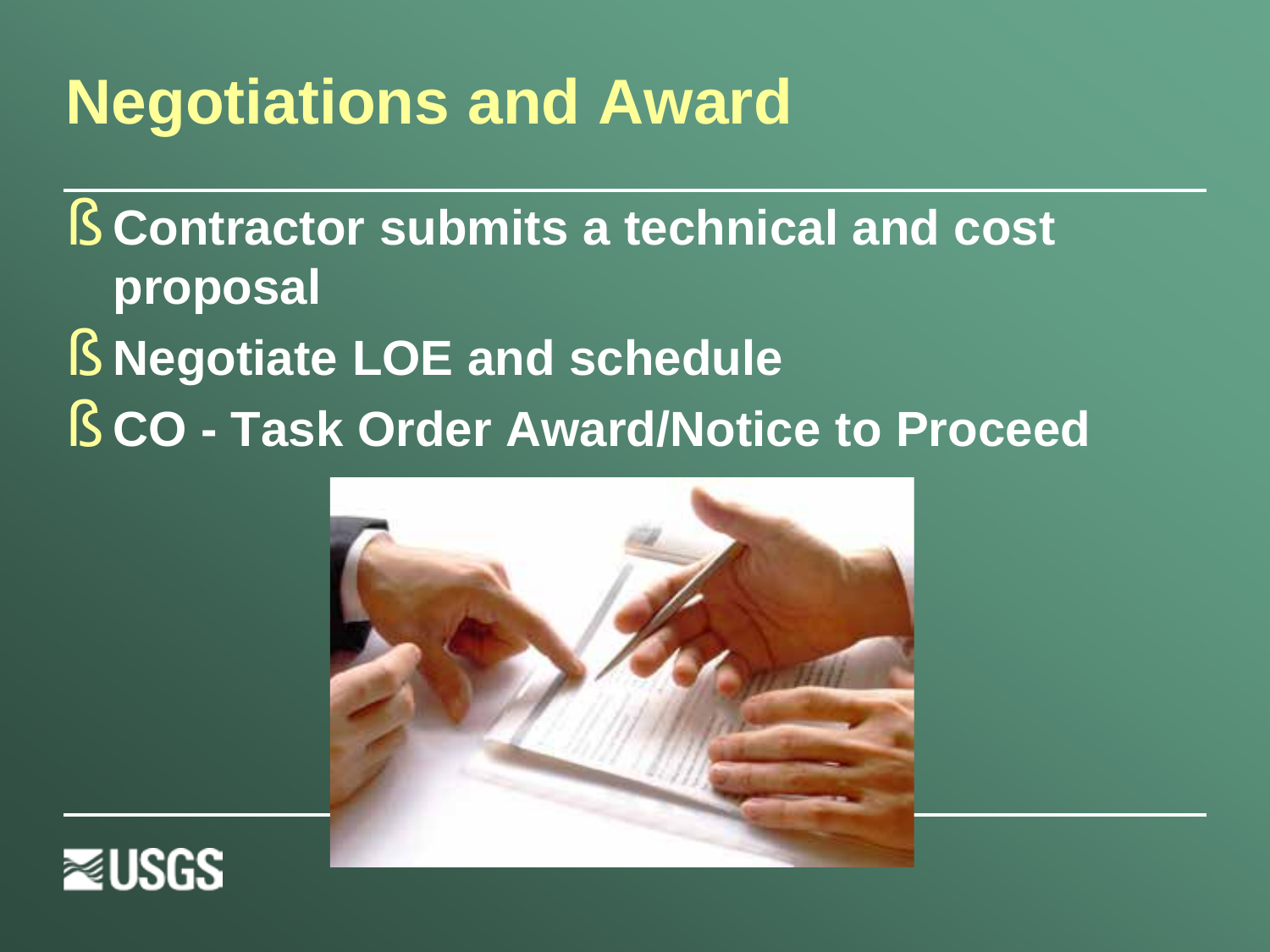# **Acquisition Phase**

## § **Project Kickoff**

- § **Flight** 
	- § **Coordination with project team**
	- § **Local contacts provide ground condition updates**
		- § **Weather**
		- § **Snow**
		- § **Controlled Burning**
		- § **Leaf-off**
		- § **Tidal conditions**

§ **USGS Coordination with Contractor and Customer**

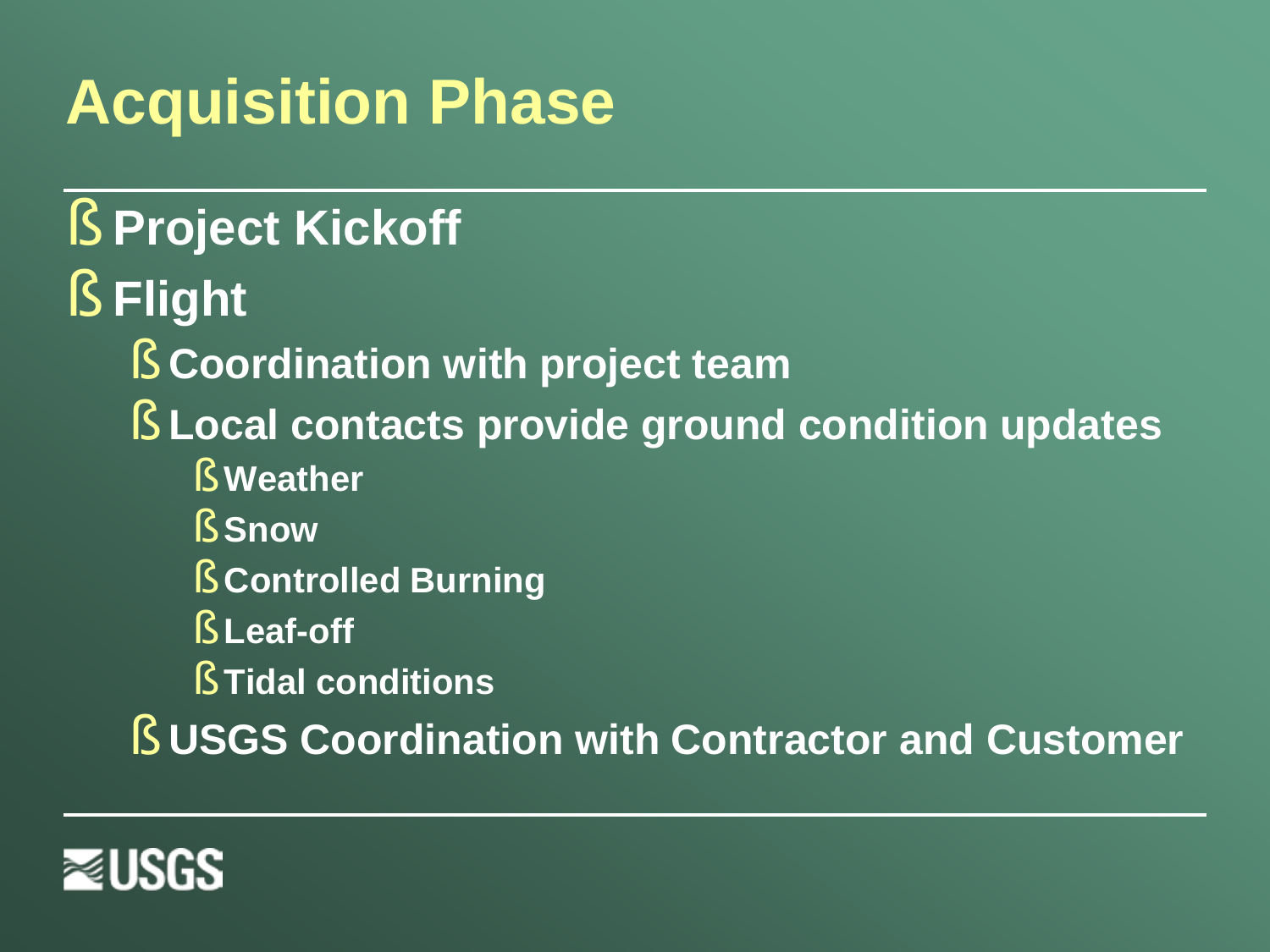## **Access Letter/Permitting**

#### § **Requests property access for surveyors** § **Permitting is responsibility of the contractor**





United States Deputtment of the Interior. U.S. GROUNDED & EUROPE spide Submit Sections (non<br>Antonio View<br>Subs Moscowers

Sources 31, 50 k

BE Nordon Rose, Surfaced Memorine LEAR, Arguerine

To whole it may concern.

Antilling 470

Walger for him convent by No. 1.3. Danings of Survey (1983) a about by timelation LISAE data one approximately 4,500 square editor is Standardised.

The regional Littraff attractive magazing busy with a growth DISCS/he costs in publishes as A 3- centers to recent to the security of the first to accent a discussion of the second twist with a the Mit move buil off models names (lesign fund 11, 2013)

1-503 reports that will previole automobilizer private backers and somepermission against a disc the ansatz was in governline the Worldon coast in index is after than to semplate the party angers to a set general association by of the super doing the brachers

For forbet and maximize conferential contact

To a hacks OncorregidSocy Renewance U.S. Geobana Barver 1 Mint Anatomy Stress Street Write MAX, scribit 651-144-1770 or tax holisan and

Their you for trap promotive

**Linearth** 

Kentin

Kai Com Printed May **Salemal Elementhal Technical Operations Contact** 

**≋USGS** 

Water.usgs.gov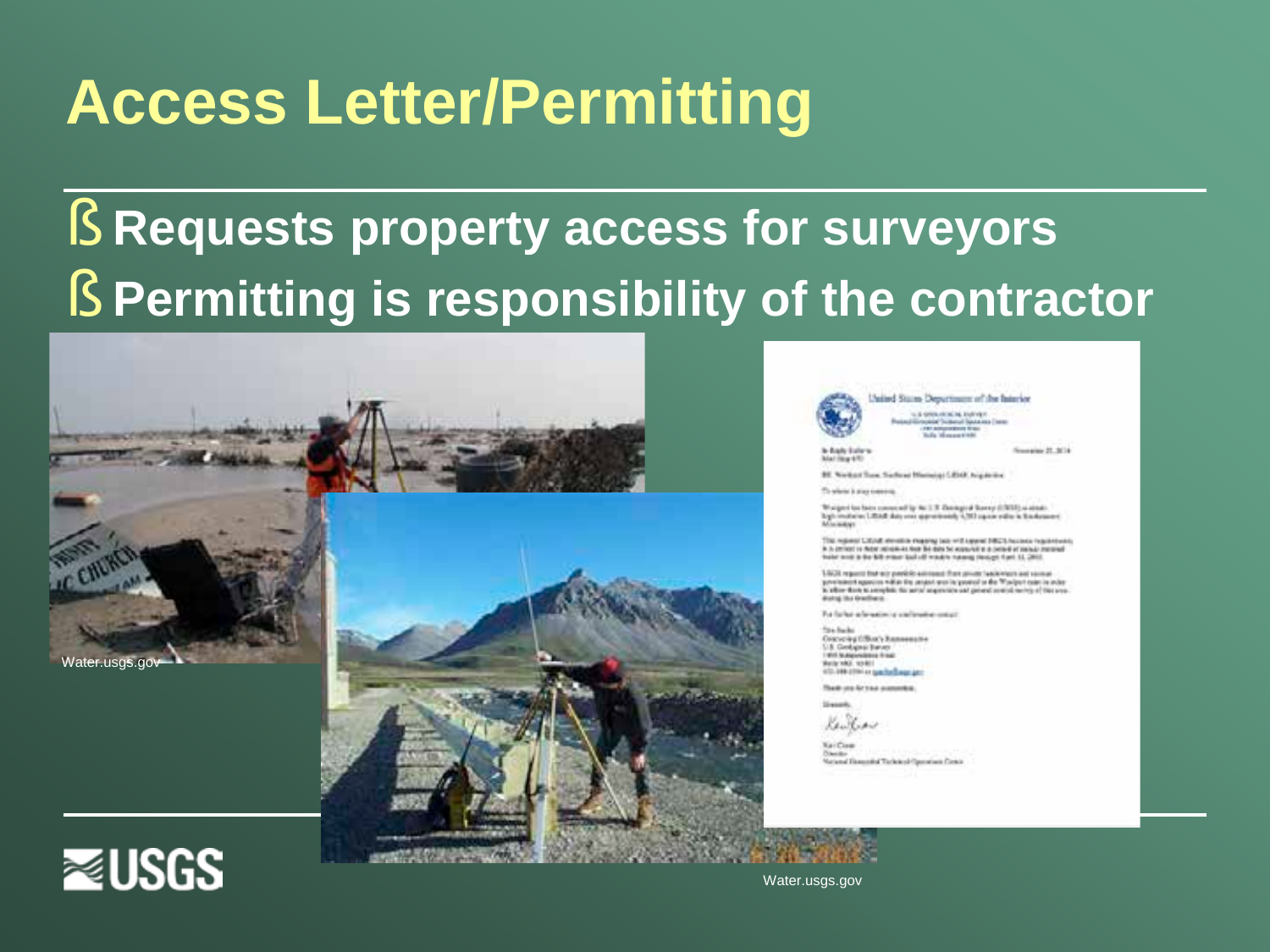# **Project Monitoring with TOMIS**

#### § **Acquisition Updates**

#### § **Monthly progress reports**

| noes                                                                  | TASK ORDER MANAGEMENTAND<br><b>OMIBINFORMATION SYSTEM</b>                       |                 |             |                |                |                                   |                  |                |                  | Kathryn Yoder O<br><b>CCM</b> |
|-----------------------------------------------------------------------|---------------------------------------------------------------------------------|-----------------|-------------|----------------|----------------|-----------------------------------|------------------|----------------|------------------|-------------------------------|
| <b>Current Activity</b>                                               | <b>Task Orders</b><br><b>Archive</b>                                            |                 |             |                | <b>Profile</b> |                                   | Reports          |                | Users.           |                               |
| » Task Order Details                                                  | GPSC II > Digital Aerial Solutions LLC > 2014 MSCIP 12 inch Stereo Orthoimagery |                 |             |                |                |                                   |                  |                |                  |                               |
| Deliverables                                                          | <b>Progress Reports</b>                                                         | <b>Contract</b> | Contractors | <b>Details</b> | Cost           | Notes                             | <b>Reviewers</b> | <b>Viewers</b> |                  |                               |
| O new deliverable                                                     |                                                                                 |                 |             |                |                |                                   |                  |                |                  |                               |
| Deliverable Name (Percent Of Task Order)                              |                                                                                 |                 |             |                |                | <b>Date Submitted</b><br>Due Date |                  |                | Data<br>Approved | <b>Status</b>                 |
| Lot 1 Kickoff meeting control acquisition procedures [10%]            |                                                                                 |                 |             |                |                | 12/31/2014<br>01/20/2015          |                  |                |                  | œ                             |
| Lot 3 Emagery Acquisition [55%]                                       |                                                                                 |                 |             |                | 01/31/2015     |                                   | 02/02/2015       |                | ÷                | $\circ$                       |
| Lot 4 Consisting of all required Imagery deliverables & Reports [25%] |                                                                                 |                 |             |                | 04/30/2015     |                                   | 04/29/2015       |                |                  | Ð                             |
| Lot 2 Acquisition updates [ 10%]                                      |                                                                                 |                 |             |                |                | 12/31/2015                        |                  | 02/10/2015     |                  | ×                             |

Task order actions...

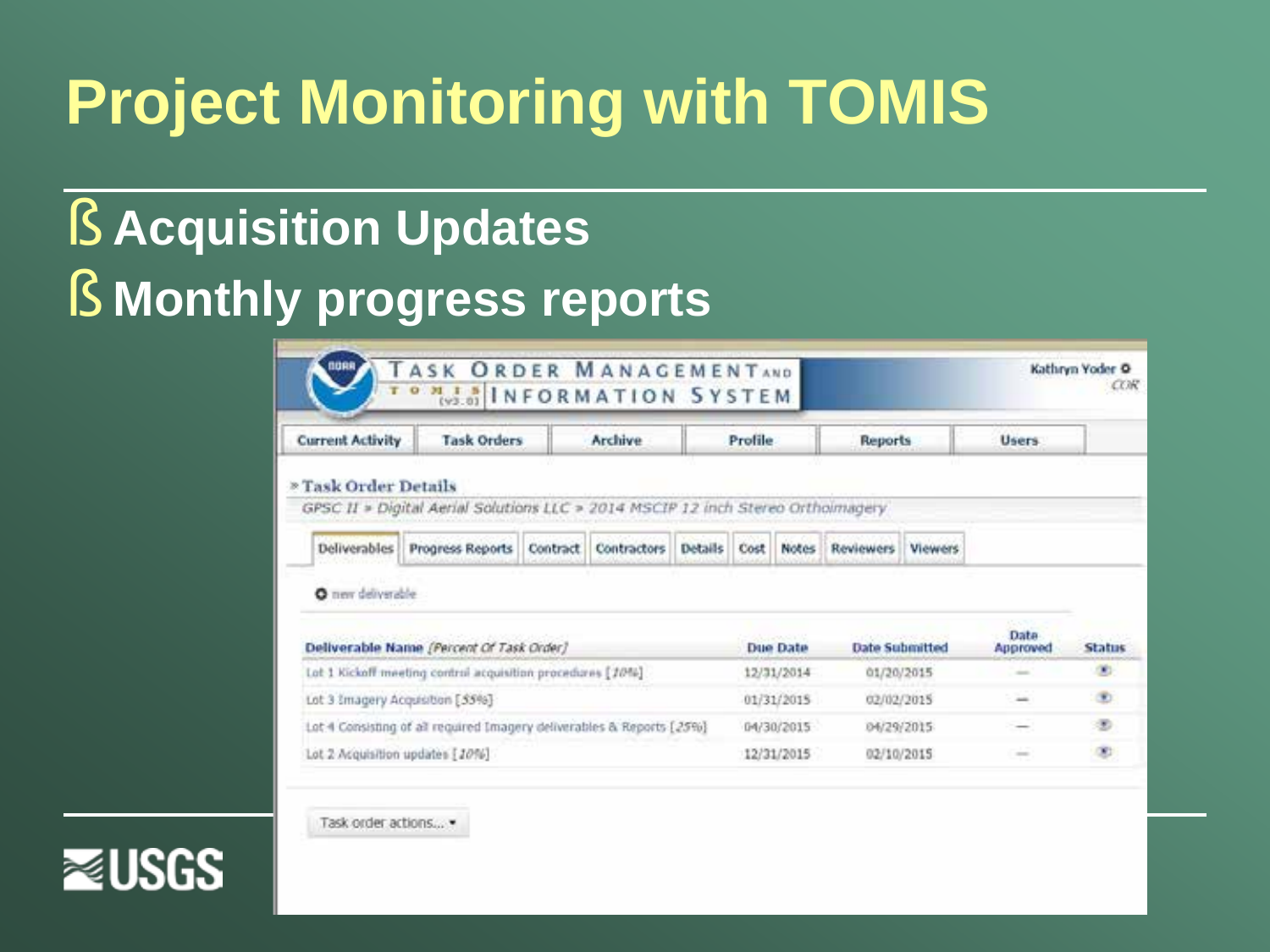#### **Pilot Project**

§ **5 square miles**  § **Variety** § **Unclassified point cloud, classified LAS in each of the NVA categories, corresponding hydroflattened DEMs.**  § **In-House QA** § **Shared with the customer**

age Courtesy of Quantum Spatial

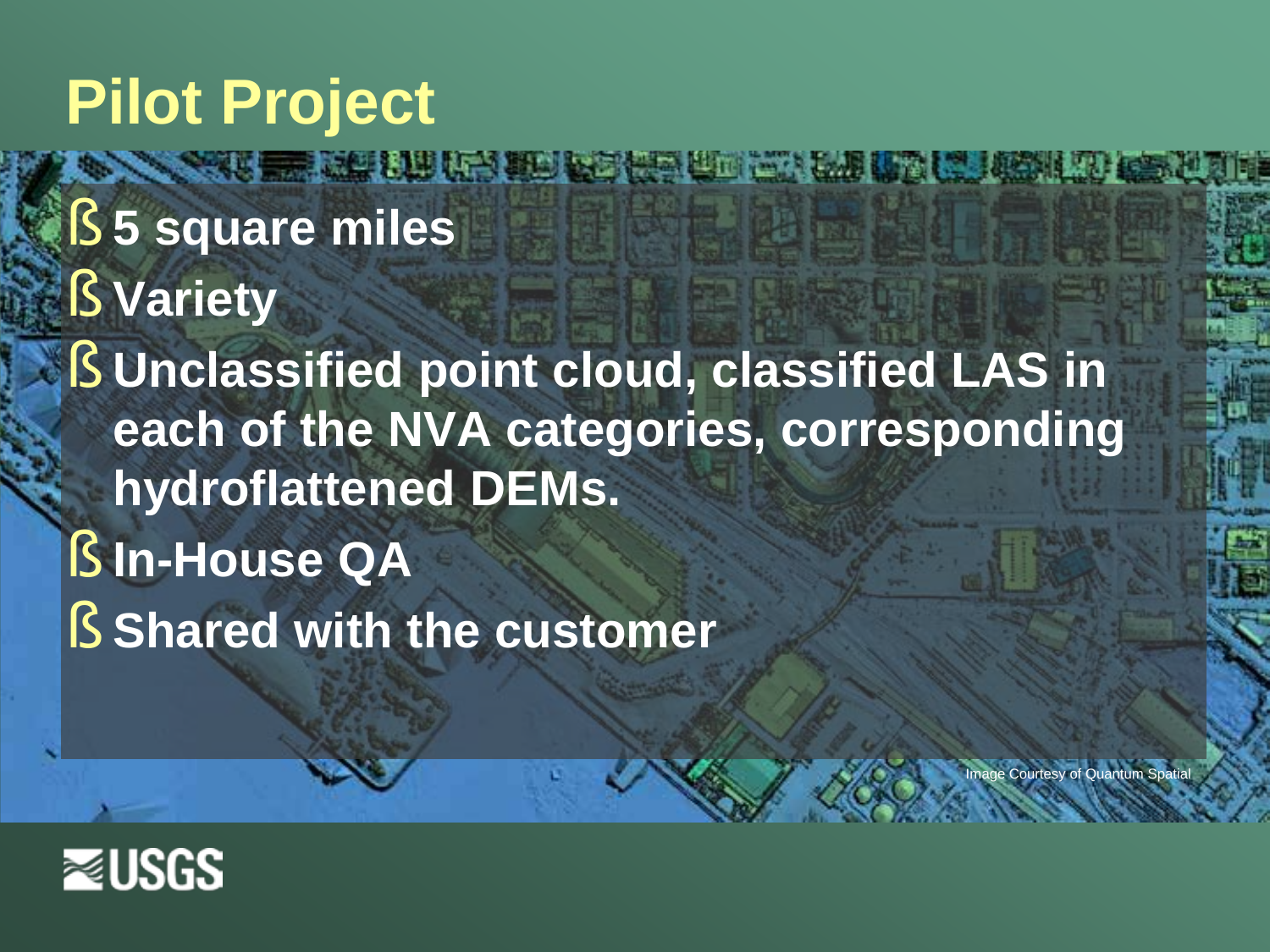## **QA Process**

#### § **Ortho – 3rd Party Contracted**

#### § **Lidar – In house USGS QA**

- § **Verify that data meets USGS Base Spec**
- § **Verify that data meets customer requirements**
- § **Automated Checks and Visual Review**





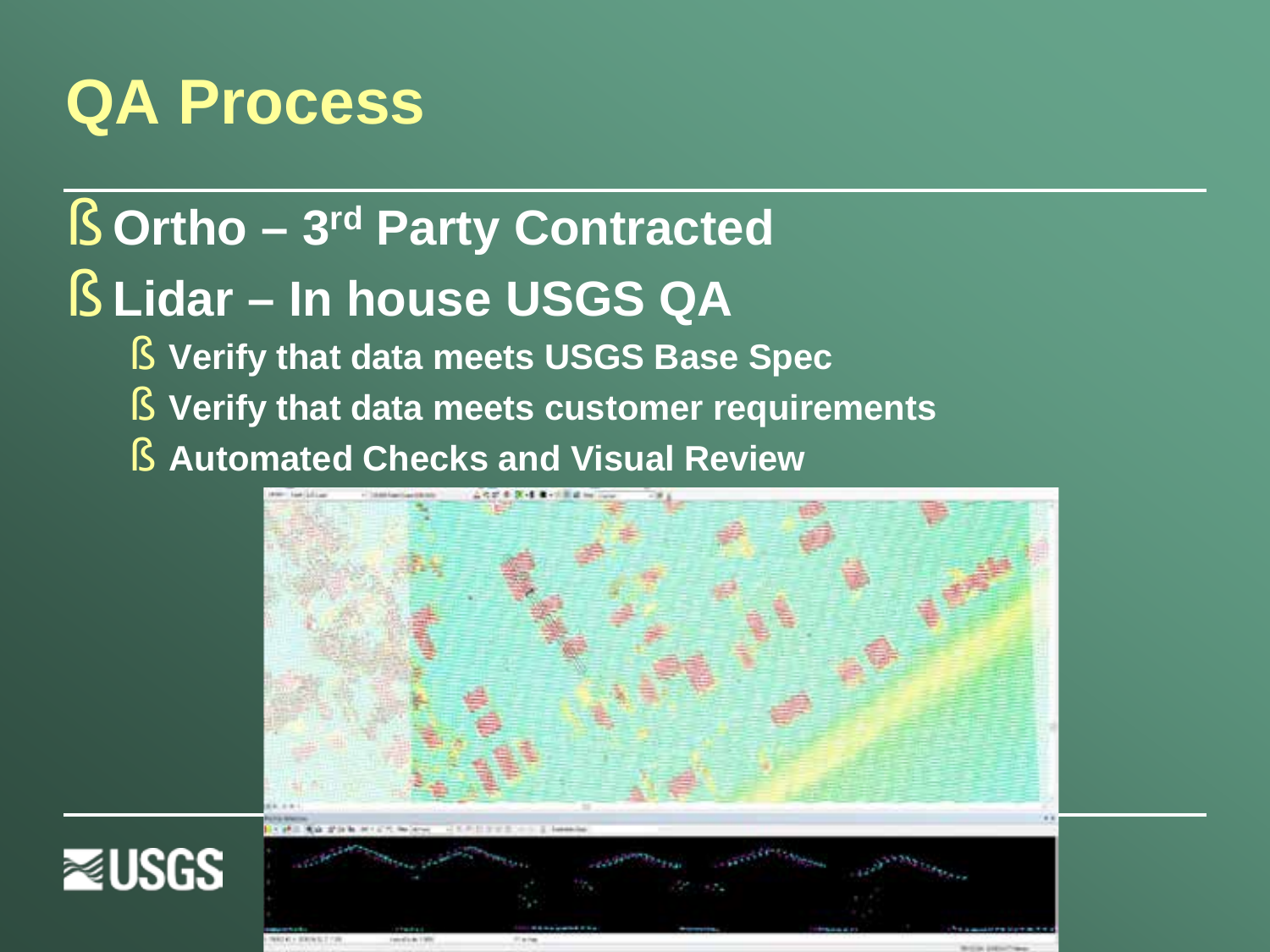

#### § **Contractor Rating through TOMIS** § **CPARS**



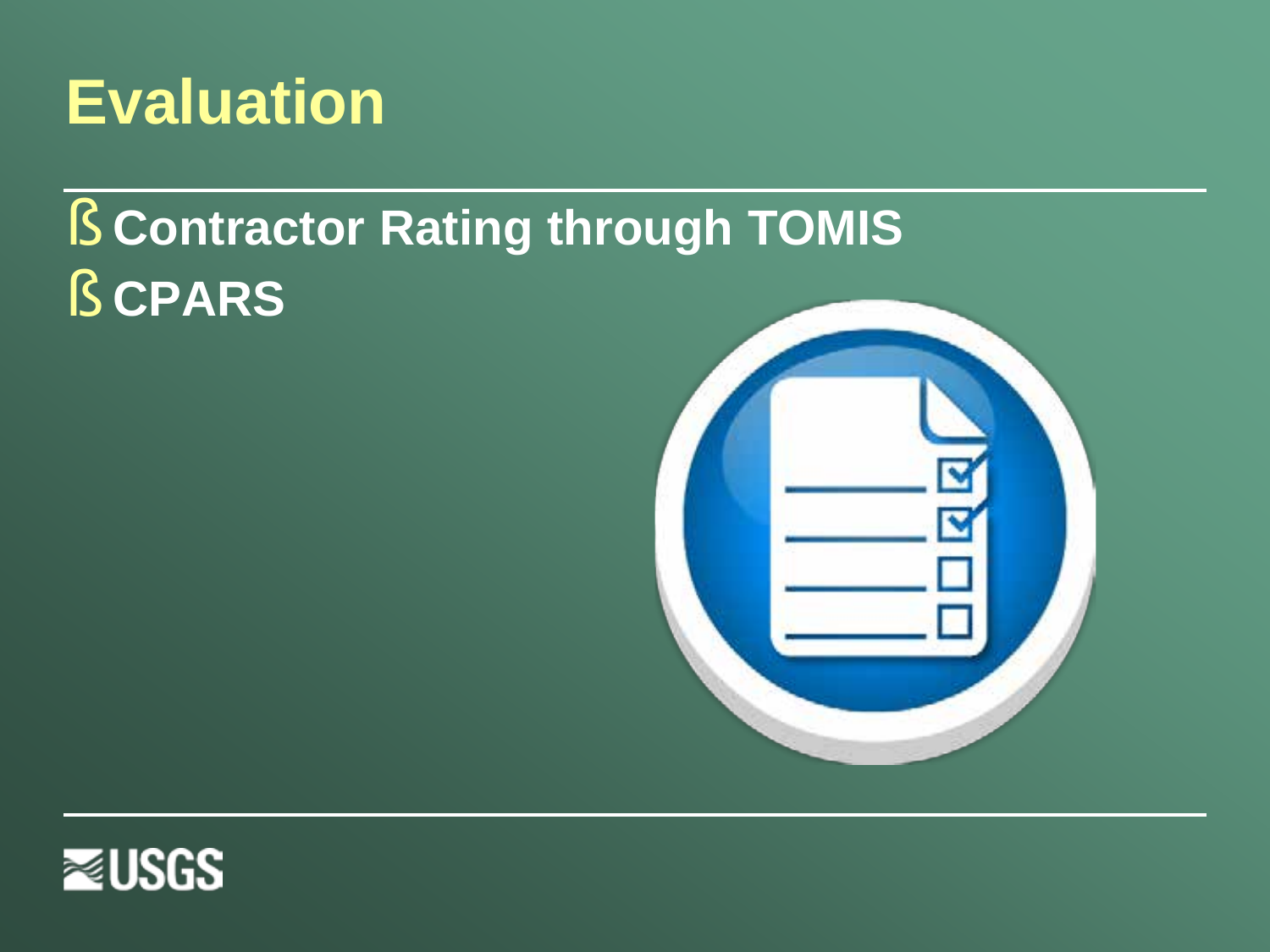### **Products and Results**

§ **Swath data** § **Classified Point Cloud** § **DTM/DEM** § **Breaklines, metadata, intensity image, contours** § **Other – building footprints, single-beam sonar, other supplemental datasets, additional classifications, DSM**

**Image Courtesy of Quantum Spatial** 

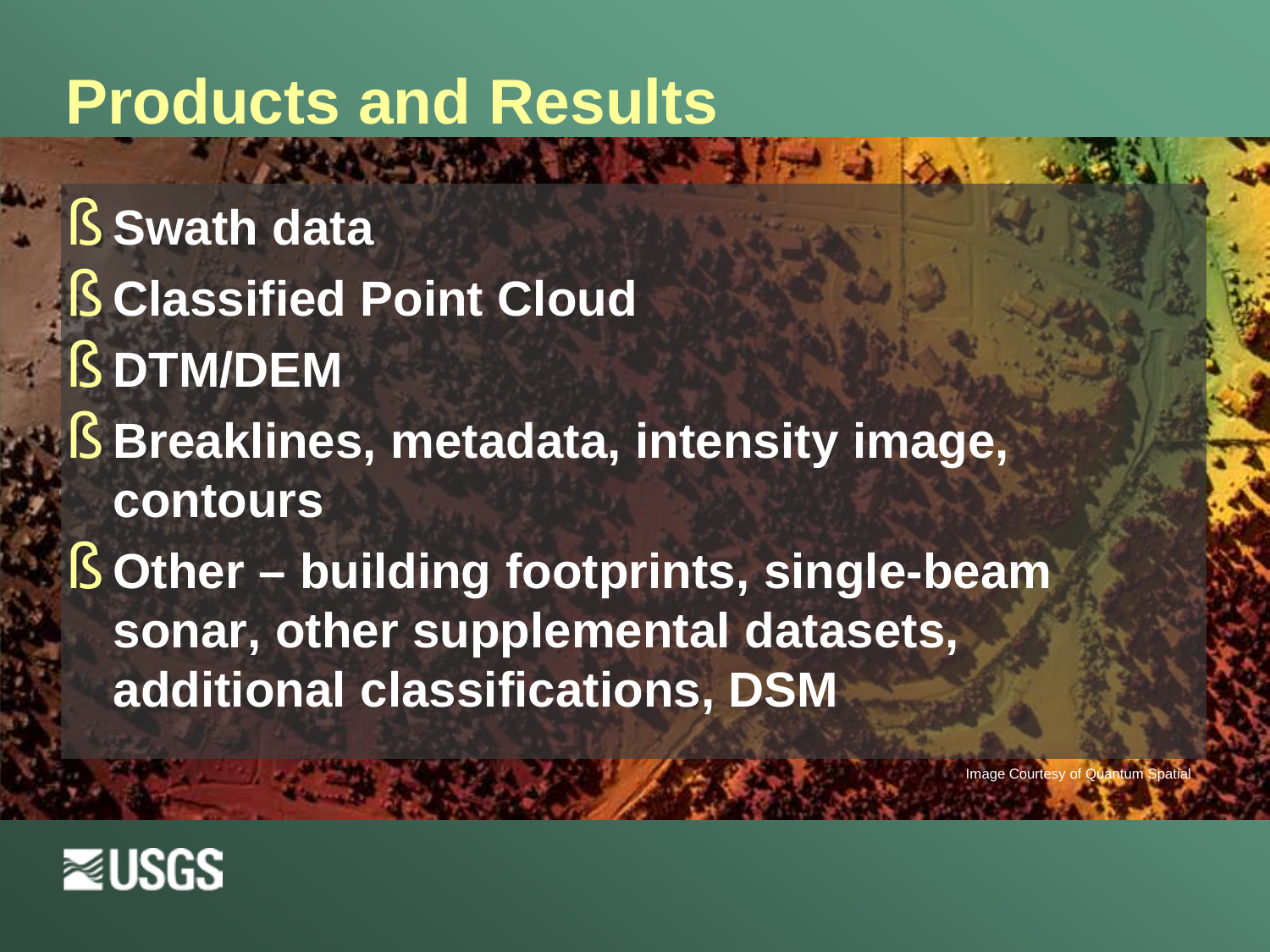#### **Public Distribution - The National Map**

| The Matianal Mag<br><b>⊠USGS</b><br>ewer                                                                                                                                                                                                                                                                                                                                                  | Search                                                                                                                                                                                                                                                                                                                                                                                                                                                                                               |                                                                                               |
|-------------------------------------------------------------------------------------------------------------------------------------------------------------------------------------------------------------------------------------------------------------------------------------------------------------------------------------------------------------------------------------------|------------------------------------------------------------------------------------------------------------------------------------------------------------------------------------------------------------------------------------------------------------------------------------------------------------------------------------------------------------------------------------------------------------------------------------------------------------------------------------------------------|-----------------------------------------------------------------------------------------------|
| Selection<br><b><i>HOME</i></b><br>Overlays-                                                                                                                                                                                                                                                                                                                                              | Active Tool: Download Data<br>Advanced Annotation<br>Standard                                                                                                                                                                                                                                                                                                                                                                                                                                        |                                                                                               |
| (dentify Layers)<br>Repulto                                                                                                                                                                                                                                                                                                                                                               | <b>10 av 10</b><br>(取消) 也以前                                                                                                                                                                                                                                                                                                                                                                                                                                                                          | Download options<br>1 Eats                                                                    |
| Last Renchs = 1 (3) Kenyler X-                                                                                                                                                                                                                                                                                                                                                            |                                                                                                                                                                                                                                                                                                                                                                                                                                                                                                      | Click have to draw and download by bounding hits.                                             |
| <b>Rafarence Polypoids</b><br>USGS Available Data for download                                                                                                                                                                                                                                                                                                                            | 其                                                                                                                                                                                                                                                                                                                                                                                                                                                                                                    | the same reference area, then click on the map.                                               |
| $Shurwing 1-1$                                                                                                                                                                                                                                                                                                                                                                            |                                                                                                                                                                                                                                                                                                                                                                                                                                                                                                      | to download by current map extent.                                                            |
| Zepista Ra<br>area polygon you selected. Check one or more and click 'Next.'                                                                                                                                                                                                                                                                                                              | The following themes and products are available in various formats for download in the reference                                                                                                                                                                                                                                                                                                                                                                                                     | to downnaad by coordinate input.                                                              |
| Baltereni<br>Dumilling<br>Selected item type: Index 24K                                                                                                                                                                                                                                                                                                                                   |                                                                                                                                                                                                                                                                                                                                                                                                                                                                                                      | to download midional datasets                                                                 |
| Selected item name: Zapata Ranch                                                                                                                                                                                                                                                                                                                                                          |                                                                                                                                                                                                                                                                                                                                                                                                                                                                                                      | to by new beta download applications.                                                         |
| <b>Maps</b><br>US Topo<br>Historical Topo Maps<br>Data<br><b>Boundaries</b><br>Geographic Names<br><b>Land Cover</b><br><b>Map Indices</b><br>Ortholmagery<br>Structures<br>Transportation<br>Woodland Tint<br>with either a smaller bounding box, reference area, or current map extent.<br>Click theme names to see theme descriptions.<br>again if you still desire additional themes. | Elevation DEM Products<br>Flevaline Source Data<br>Hydrography (NHD) & Watersheds (WBD)<br>If a checkbox is disabled, then the area you selected is too large. Define your area of interest<br>Please do not select more than five themes for download at one time. The length of the<br>product inventory list is limited and you may not be able to see all available products when you<br>choose too many themes. After adding products to the Cart, you can go through the selection box<br>Next | <b>GREAT</b><br>$-1301$<br>E+17505<br><b>BUILE</b><br><b>ALAMOKA CO</b><br><b>COSTILLA CO</b> |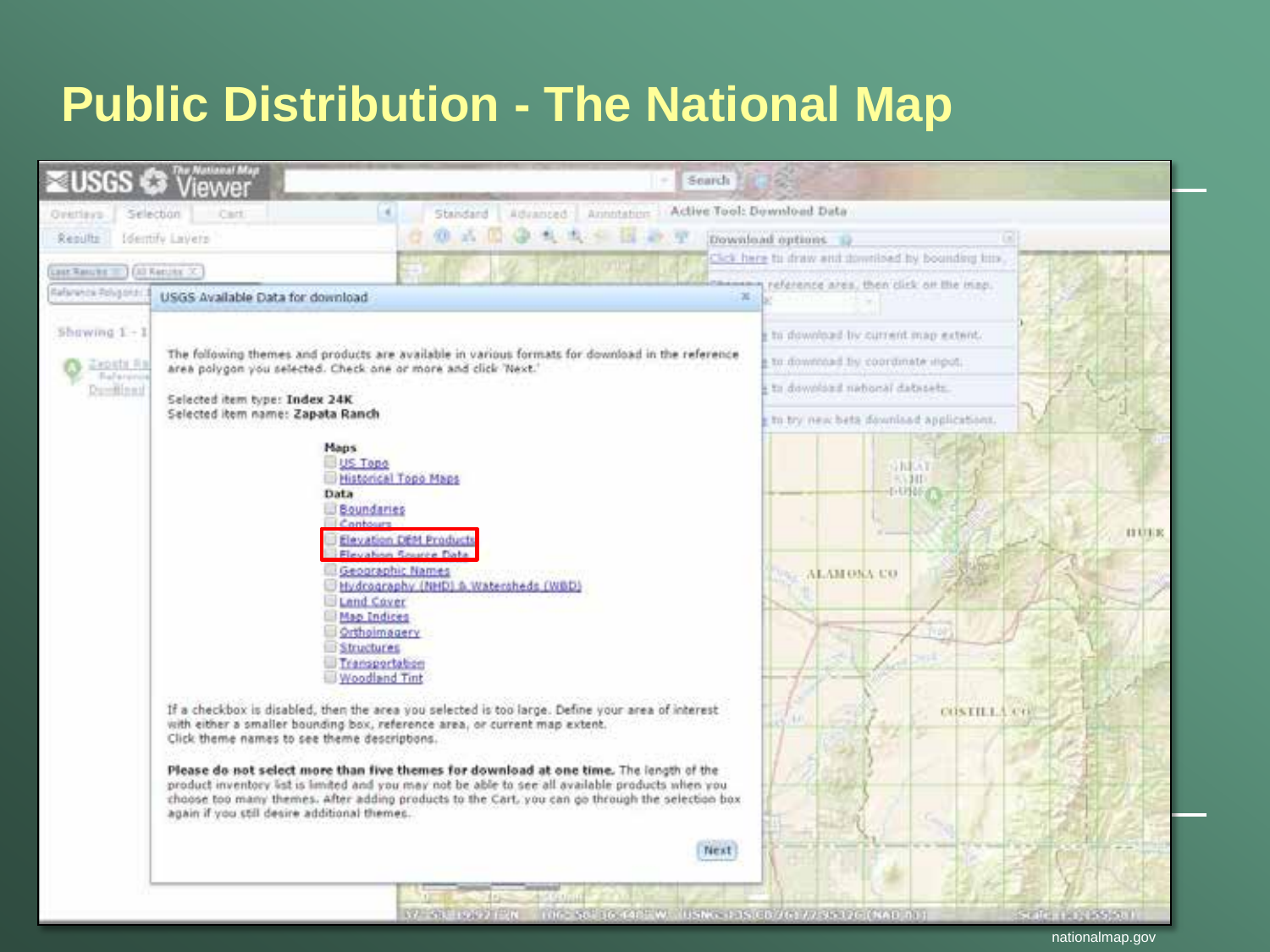# **Scientific Applications**

§ **Forestry, Flood Analysis, Topographic Mapping, Environmental Studies, Planning, Emergency Response**

§ **Not ALL data enters public domain**





Image Courtesy of Quantum Spatial http://www.usgs.gov/hurricane/sandy/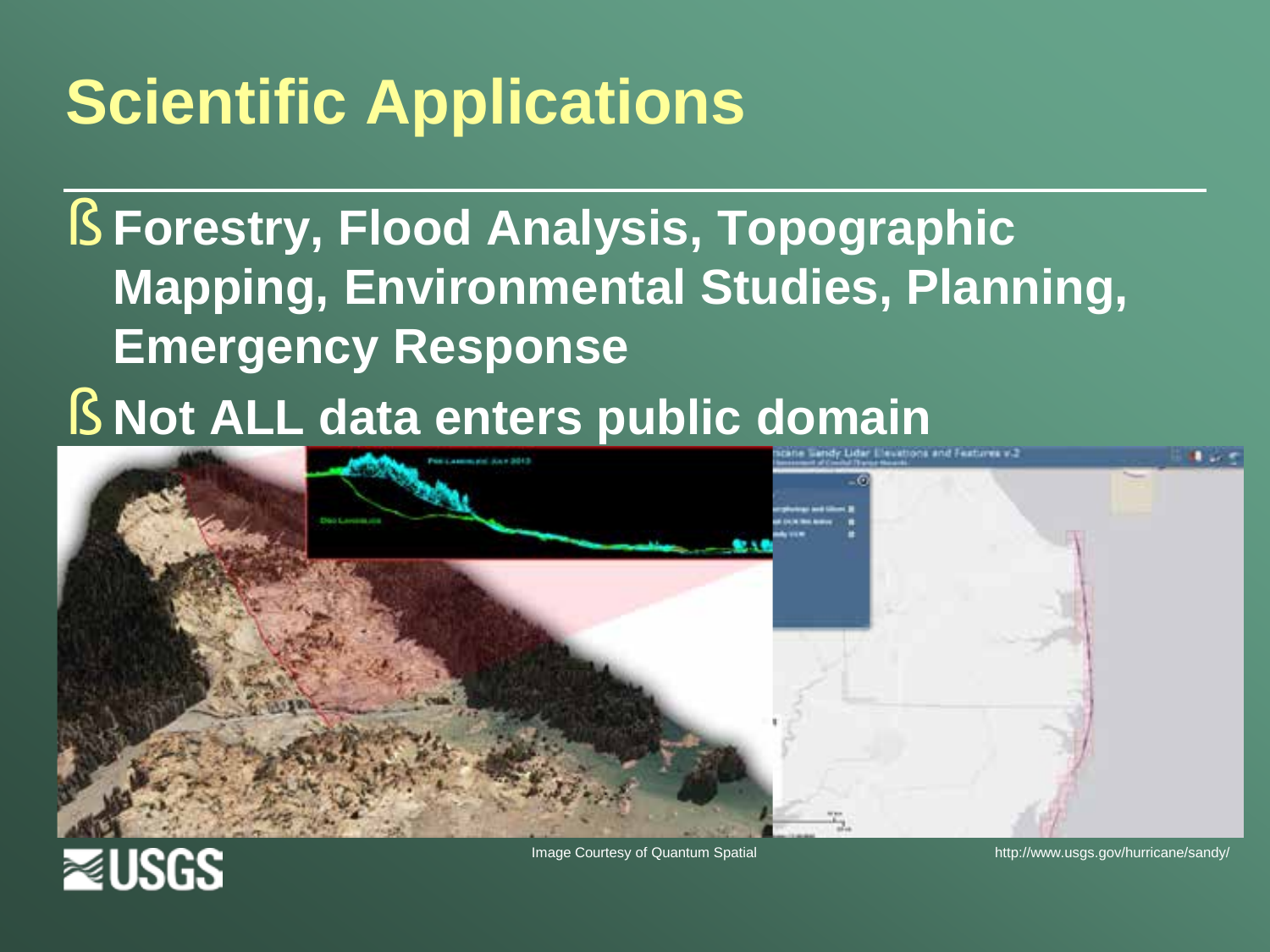### **Thank you!**

#### § **How GPSC acquired data supports 3DEP** § **Planning, Acquisition, QA, Accpetance** § **Public Distribution**

#### § **Questions?**

**Image Courtesy of Quantum Spatial**